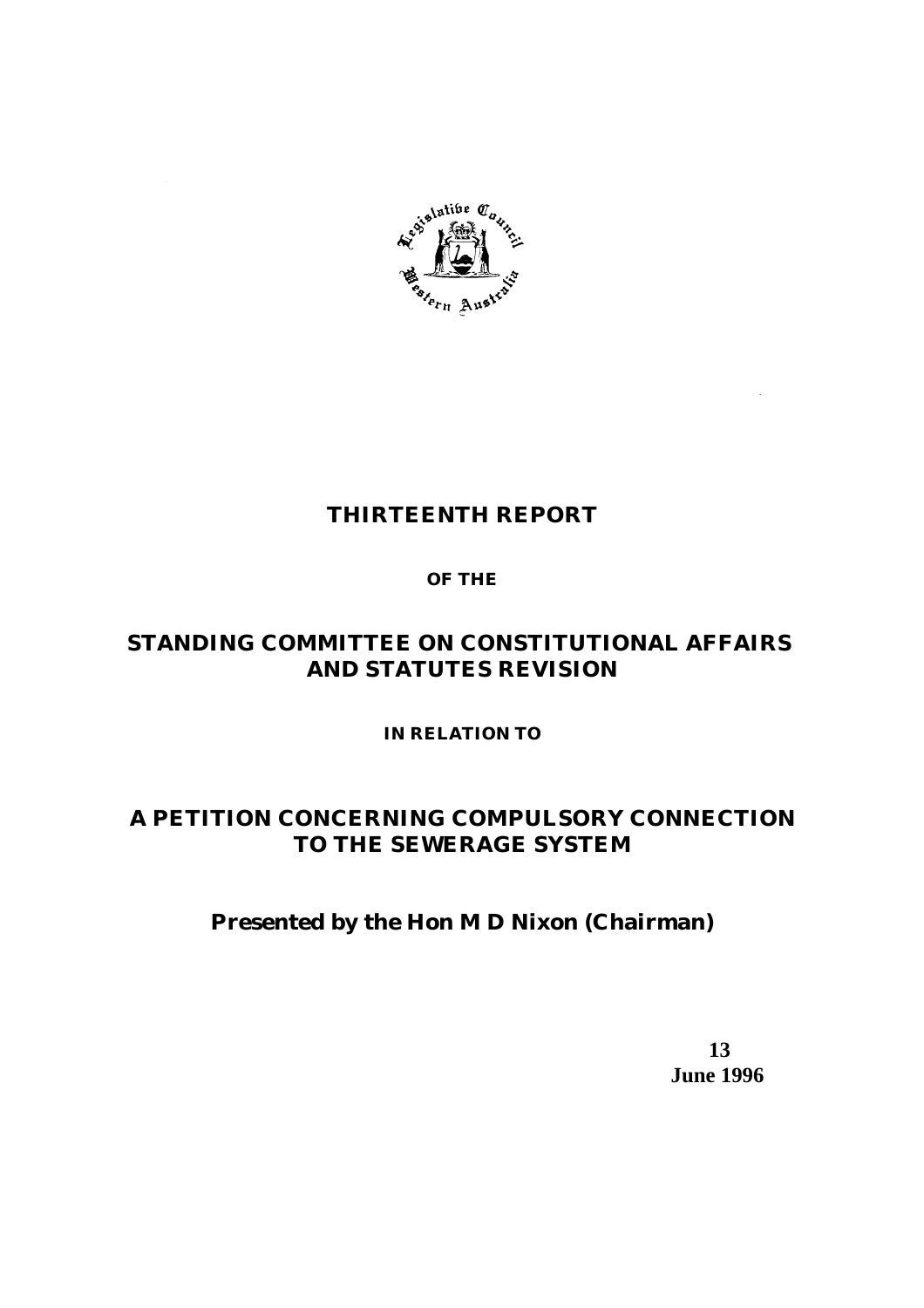#### STANDING COMMITTEE ON CONSTITUTIONAL AFFAIRS AND STATUTES REVISION

#### **Date first appointed:**

21 December 1989

#### **Terms of Reference:**

The functions of the Committee are to consider and report on -

- (a) what written laws of the State and spent or obsolete Acts of Parliament might be repealed from time to time;
- (b) what amendments of a technical or drafting nature might be made to the Statute book;
- (c) the form and availability of written laws and their publication;
- (d) any petition;
- (e) any matter of a constitutional or legal nature referred to it by the House.

A petition stands referred to the Committee after presentation.

#### **Members as at the date of this report:**

Hon M D Nixon MLC (Chairman) Hon A J G MacTiernan MLC Hon B M Scott MLC

#### **Staff as at the date of this report:**

Ms Jan Paniperis, Committee Clerk Mr Chris Richards, Advisory/Research Officer

#### **Previous reports:**

See Appendix V

#### **Address:**

Parliament House, Perth WA 6000, Telephone (09) 222 7222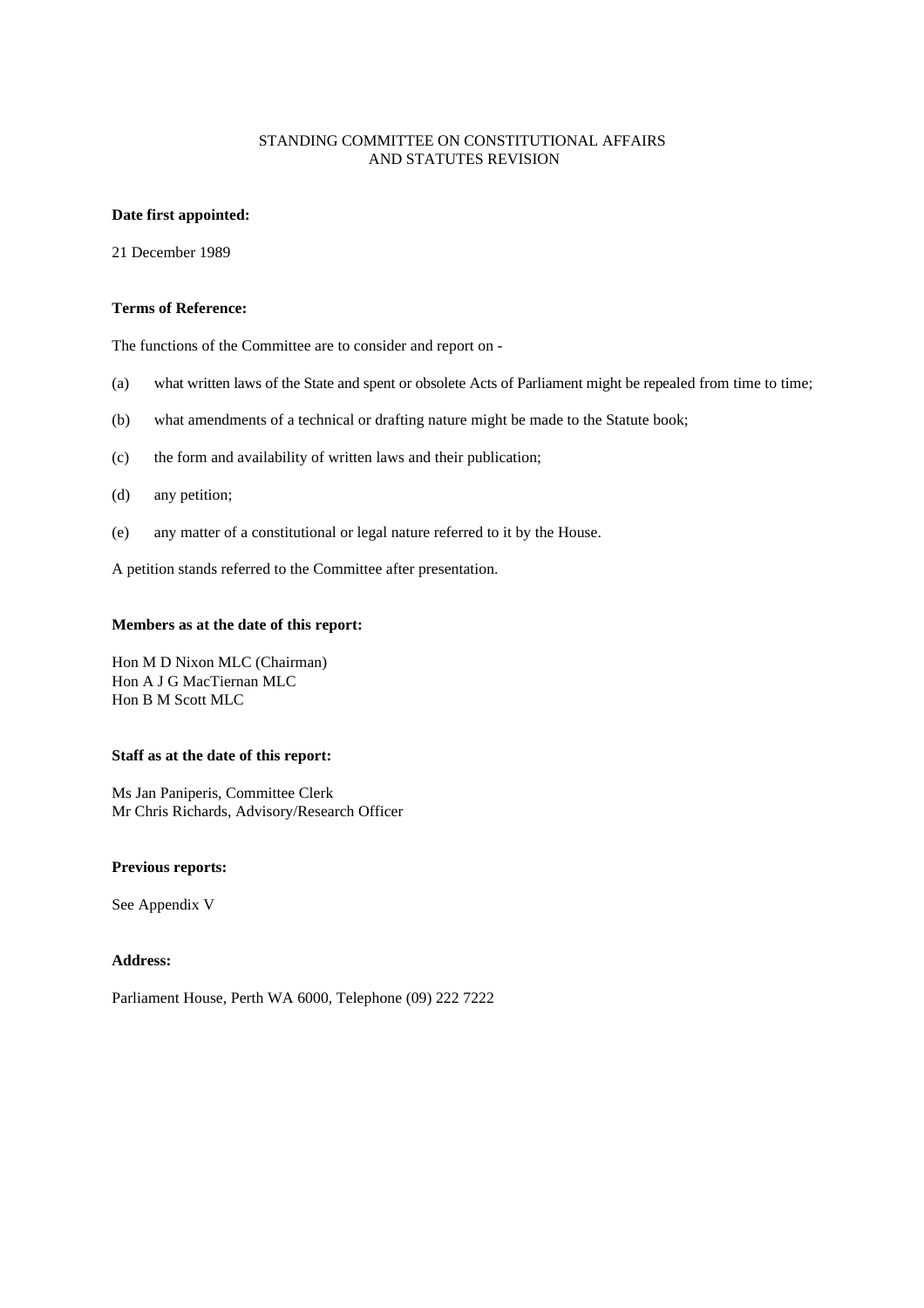#### **CONTENTS**

| 1.  |                                                                            |
|-----|----------------------------------------------------------------------------|
| 1.1 |                                                                            |
| 2.  |                                                                            |
| 3.  |                                                                            |
| 4.  |                                                                            |
|     |                                                                            |
|     |                                                                            |
|     |                                                                            |
|     | 4.2.2 Financial hardship incurred by<br>compulsory sewerage connection  13 |
|     | 4.2.3 Reduction in septic tank numbers  14                                 |
|     | 4.2.4 Septic tank and sewer alternatives  14                               |
|     |                                                                            |
| 5.  |                                                                            |
|     | <b>APPENDIX I</b>                                                          |
|     | <b>APPENDIX II</b>                                                         |
|     | <b>APPENDIX III</b>                                                        |
|     | <b>APPENDIX IV</b>                                                         |
|     | <b>APPENDIX V</b>                                                          |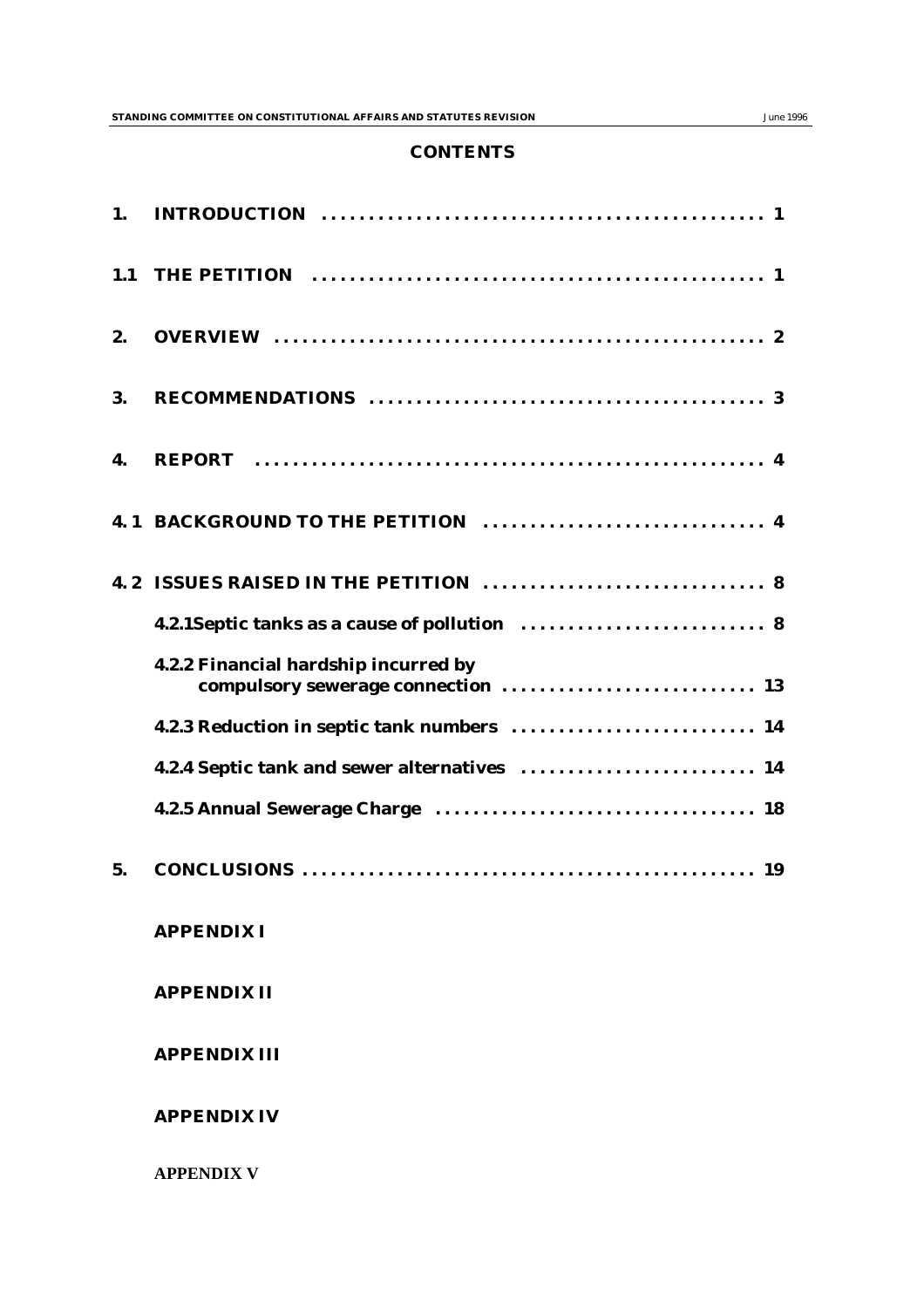# **REPORT ON A PETITION CONCERNING COMPULSORY CONNECTION TO THE SEWERAGE SYSTEM**

# **1. INTRODUCTION**

The Standing Committee on Constitutional Affairs and Statutes Revision was first appointed on 21 December 1989. Under its Terms of Reference, the Committee is required, *inter alia*, to consider and report on any petition.

# **1.1 The Petition**

On 11 April 1995, Hon John Halden MLC tabled a petition (*TP #259 of 1995*) requesting that the Legislative Council

*do all in its power to ensure that connection to the sewerage system not be made compulsory and that an annual fee not be payable if one is not so connected.* 

The petition further contends:

- *1. That there seems to be no scientific proof that septic tanks are a major cause of pollution to Perth's groundwater and waterways, and that there is no urgent necessity to compel those householders past whose dwellings the sewerage system is currently being extended, to be connected to that system.*
- *2. That such compulsion is likely to cause great financial hardship to many householders.*
- *3. That large numbers of householders will have their homes connected to the sewerage system in any case (to improve the value of their property etc) and without compulsion, so that a considerable reduction in the number of septic tanks will take place anyway.*
- *4. That there exists alternatives (such as the composting toilet) to both septic tanks and sewerage which are both non-polluting and well-tried and that householders should be able to use these alternatives without having to also pay for connection to the sewerage system.*

On the basis of the terms of the petition, the Committee has recognised the need to identify, investigate and assess:

- 1. the social, economic and environmental impact in urban areas of compulsory connection to the community sewerage system;
- 2. the current state of scientific evidence regarding the pollution of Perth's groundwater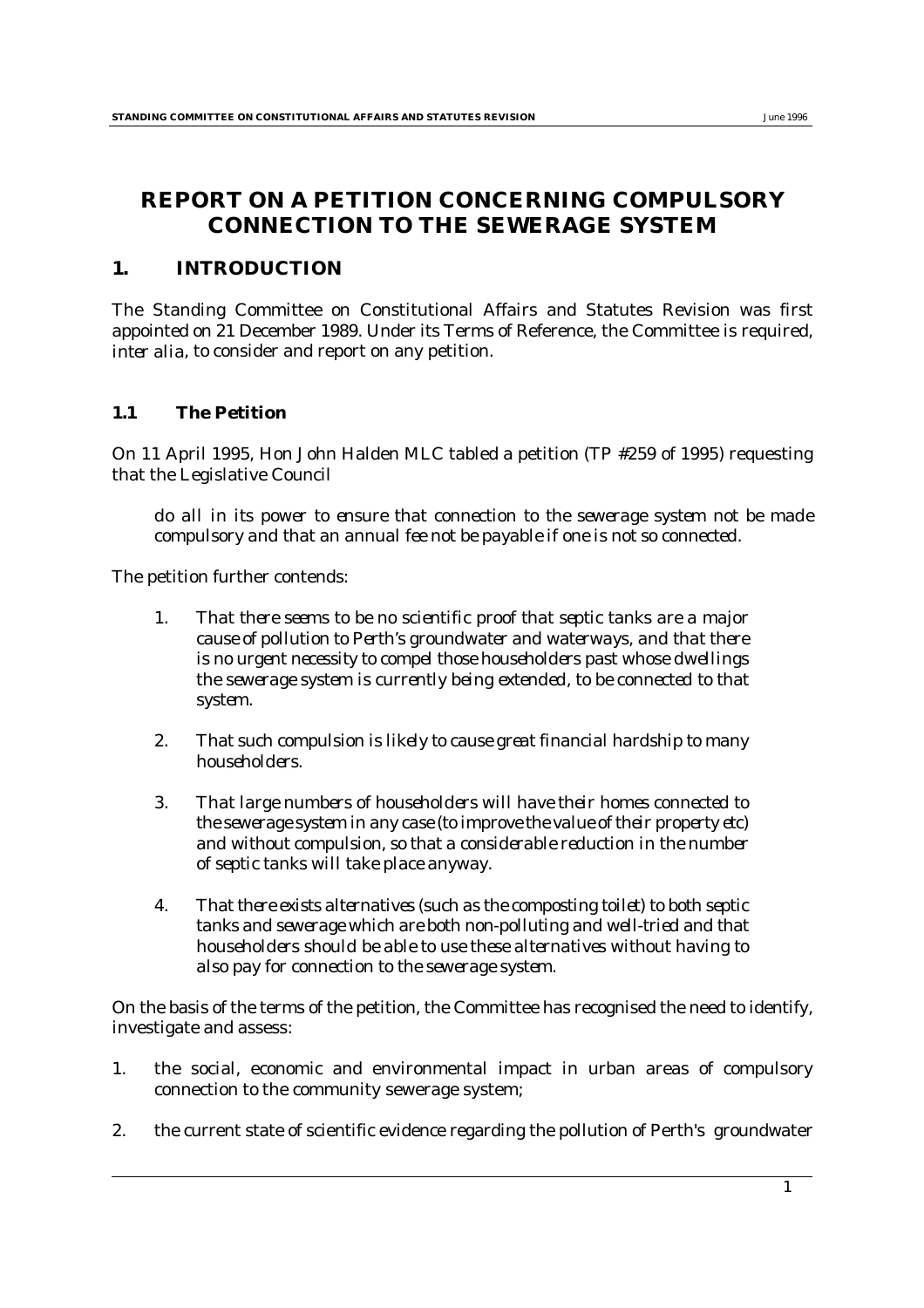and waterways from septic tanks; and

3. the practical issues, particularly environmental protection, regarding the use of alternative on-site sanitary systems, such as self-composting toilets and aerobic treatment systems.

A list of persons the Committee met with and the written materials considered in reviewing the petition is attached at Appendix 1.

# **2. OVERVIEW**

The Committee resolved to investigate the issues related to compulsory sewerage connection because of its sympathy with the concerns raised in the petition and its desire to explore the new technological developments in waste treatment as an alternative to the conventional sewerage system. However, this issue also impacts upon the protection of existing water resources and the environment, which are of fundamental importance to the community and the continuation of the high standard of living enjoyed by all West Australians.

The Committee notes that approximately one third to one half of Perth's drinking water supply is drawn from two large groundwater mounds, the Gnangara Mound to the north of the city and the Jandakot Mound to the south. The remainder is surface water drawn from the hill dam catchments. These Mounds and catchment areas must be protected in order to maintain the quality of the water supply. The Committee further notes that the groundwater areas that do not form part of the drinking supply also require vigilant nutrient removal and disinfection to allow use for crop irrigation or eventual flow to an established watercourse or the ocean. (*Wastewater 2040*, 1995)

Accordingly, any sanitary or wastewater disposal option that might threaten these precious resources could not be supported by the Committee.

The Committee endorses the production of an "environmentally, socially, economically and technically robust strategy" by the Health Department, the Department of Environmental Protection ("DEP") and the Water Authority of Western Australia ("WAWA") for meeting the long-term sanitation and wastewater disposal needs of Perth.

To this end, the Committee acknowledges the identification of four important community values with respect to waste planning:

- the environment, in particular groundwater, must be protected through ecologically sustainable development;
- there must be equity and feasibility in addressing the social and economic aspects of the communal sanitation system with a fair distribution of costs and benefits;
- the technology for delivery of waste must be safe, effective and the best available, particularly with respect to wastewater quality; and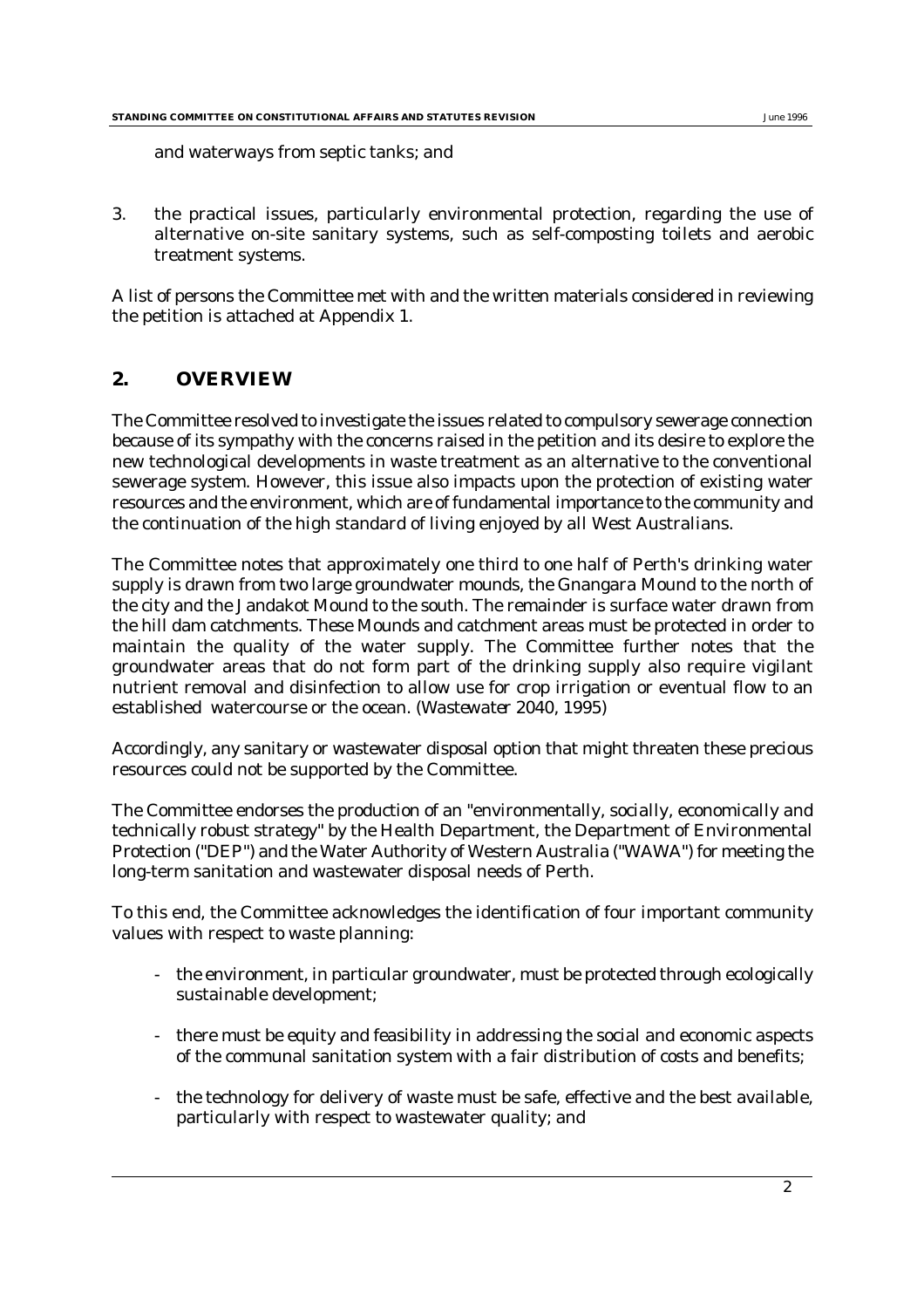the cost to consumers must be tightly controlled and acceptable within the wider context of social, economic and environmental conditions. (*Groundwater Select Committee*, 1994)

## **3. RECOMMENDATIONS**

The Committee appreciates the concerns of residents expressed in the petition. However, after due deliberation, the Committee cannot support the thrust of the petition and accordingly cannot recommend:

- 1. that connection to the sewerage system not be made compulsory; and
- 2. that an annual fee not be payable if one is not so connected.

After exhaustive examination of the advantages and disadvantages, including cost, of the alternative technologies, the Committee has determined to support the Government Sewerage Policy as it has been amended over the last fifteen years.

The Committee acknowledges that there is some limited scope for the future use of septic tanks and other on-site alternatives<sup>1</sup> where they are appropriate (see section 4.2.4 below). However, in urban areas, reticulated sewerage is generally the system least likely to be deleterious to both public health and the environment. For this reason, the Committee supports compulsory connection to the sewerage system.

The Committee also supports the continuation of the current charging policy. The annual sewerage charge is only levied on properties in areas where the reticulated sewerage system is avaliable, but is levied regardless of whether a property is connected or not. A communal sanitation and wastewater system which protects the environment should, like health care and education, be acknowledged as a public asset. Furthermore, the availability of reticulated sewerage does enhance the value of property. Accordingly, in areas where reticulated sewerage is provided, the cost of this system should be borne by all residents enjoying the benefits, direct and indirect, of this system.

Furthermore, in relation to the petition, the Committee has not found evidence to support the four contentions raised in the petition:

- The Committee was persuaded by evidence provided by the Health Department and WAWA that septic tanks are a cause of groundwater pollution of sufficient significance to warrant the compulsory connection to the reticulated sewerage system.
- The Committee has compared the respective costs (both initial costs and maintenance and repair costs) associated with different approaches to wastewater treatment. While accepting that compulsory connection to the sewerage system will cause some householders to incur unanticipated costs, the Committee does not consider these to be unreasonable compared with the costs of other systems,

 $1$  which the Government Sewerage Policy clearly caters for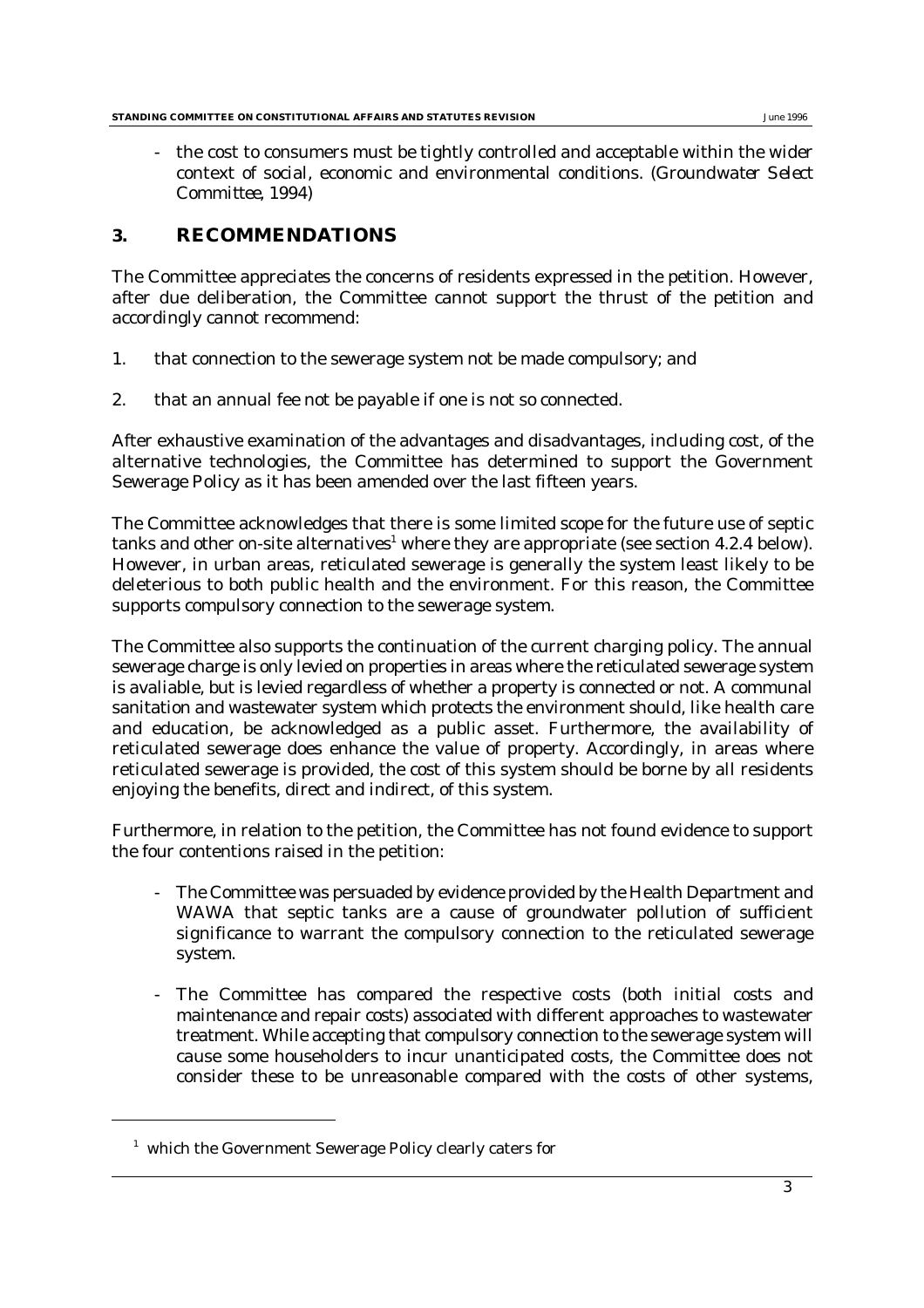particularly given the alternative payment options made available by WAWA.

- The Committee does not consider the third contention of the petition to be sufficient grounds for making sewerage connection non-compulsory. As discussed above, the Committee is of the view that the state of Perth groundwater should be of concern to every person in the Perth metropolitan region and that the cost of this protection should be equitable and universal. It is not unreasonable to expect all people to assume responsibility for ensuring that the groundwater resource retains an acceptable quality.
- The Committee is satisfied that, given the costs and limited reliability of alternatives to septic tanks and reticulated sewerage (such as composting toilets and alternative treatment units) and the potential pollutant hazards they represent in built-up, urban environments, reticulated sewerage is the only appropriate alternative for the Perth metropolitan area.

As Perth's suburbs and industrial areas expand and the demand for water resources escalates, it becomes increasingly vital that we protect our groundwater supplies.<sup>2</sup> One of the major dangers to our groundwater is the disposal of sanitary waste, and more particularly, the wastewater that accompanies that disposal. While the terms of the petition concentrates on the important questions of liberty, economic cost and personal choice, the Committee considers that the fundamental issue at stake is really the protection of the quality of our groundwater and the environment generally.

# **4. REPORT**

# **4.1 Background to the Petition**

In April 1981, the State Government announced as part of its Sewerage Policy that, unless special conditions existed, the provision of reticulated sewerage to all new subdivisions in the Perth Metropolitan Region would be mandatory. This decision was arrived at having regard to matters of public health, environmental protection and the efficient use of public funds. This Policy has been supported and extended by successive State Governments.

The goal of waste disposal and wastewater treatment is to ensure that the quality of treated wastewater is satisfactory for release back into the environment, with minimal ecological impact and the greatest regard for public health. It is for these reasons that reticulated sewerage has been used throughout the world to service large cities, and has been adopted as the preferred system in all Australian capital cities. The Committee notes with interest that Perth is the only capital city in Australia with a significant proportion of properties not connected to the sewerage.3

 $2^{\circ}$  The current demand for water in Perth is about 230 million kL while the amount of water available per year is estimated to be 267 million kL from existing sources. Given the current rates of expansion in Perth, this yield is estimated to be fully utilised by 1997/98.

 $3$  As at December 1995, approximately 120,000 or 20% of all households in Perth were not connected to reticulated sewerage.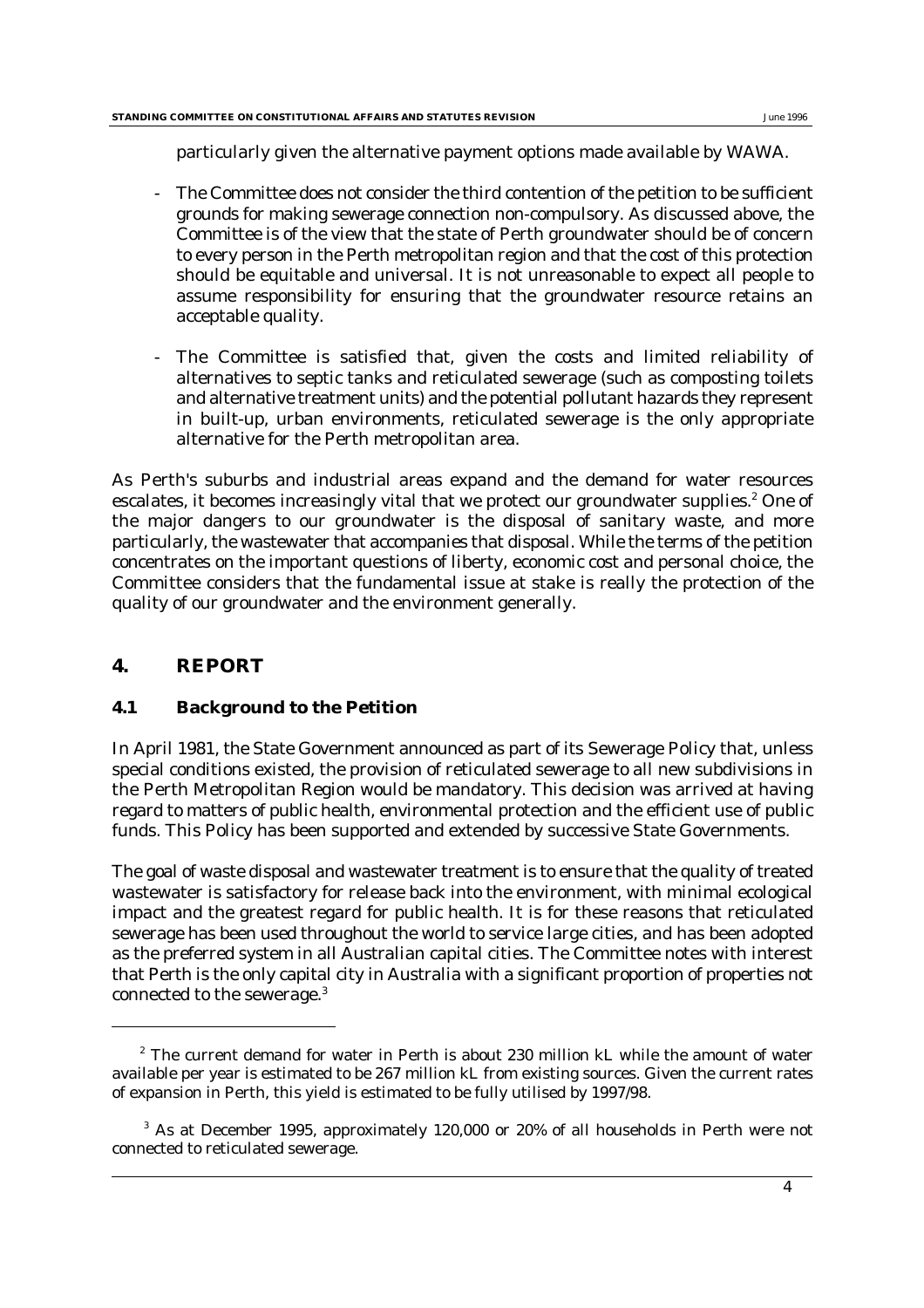In 1994, the State Government announced the *Infill Sewerage Program* to overcome this problem. Under this program, the Government undertook to spend \$800 million to provide reticulated sewerage to 80,000 residential, commercial and industrial properties in the metropolitan region over the next ten years and, as at the date of this Report, the program is progressing well.

### *Protection of Groundwater from Contamination*

From a normal household, there are four sources of wastewater : the toilet (known as "black water"), and the bathroom, laundry and kitchen (known collectively as "grey water"). Scientific evidence acknowledges that both black and grey water are high in pathogens<sup>4</sup> (such as bacterium, protozoans, viruses and parasites) and chemical contaminants (such as nitrogen, ammonia and phosphorous). These contaminants generally derive from faecal and urinal waste, detergents and cleaning agents.

Commercial and industrial premises expel similar sources of wastewater as well as the additional source of industrial wastewater, which is often laden with concentrations of chemical, microbial and other potentially dangerous pollutants.

Any contamination which infects the aquifer (ie. natural water table) will be retained for many years because groundwater travels very slowly. Unfortunately, once an aquifer has been polluted, it may be centuries before the contaminants are completely flushed from the system. The Committee fully supports the warning contained in the *Report of the Legislative Assembly's Select Committee on Metropolitan Development and Groundwater Supplies 1994 (Groundwater Select Committee*,1994*)*, where it was said:

In many areas of Perth, there is a slow degradation of water quality that is progressively destroying the value of the water to the community. As more instances of groundwater contamination are identified, the technical difficulty and expense involved in clean-up operations have focused attention on the advantages of preventing contamination from occurring in the first place which may be less expensive.

In various areas of Perth, contamination of aquifers by nutrients (eg nitrogen and phosphorous), from sources such as septic tanks, has caused an increase in the number of pathogens present in groundwater. This contamination has resulted in a restricted the use of untreated groundwater due to health concerns. The pollution of Perth's water bodies is further exacerbated because, in general, the major soil types of the metropolitan area (especially the most prevalent *Bassendean* sands) are limited in their capacity to retard the progress of microbes through filtration of water passing through to the aquifer. They also have a very poor capacity to remove chemicals, particularly nutrients, nitrogen and phosphorous, which are the most commonly found pollutants from sanitary waste disposal.

 $4$  A pathogen is generally defined as an agent that causes disease or aliments in humans. However, their sizes and properties are quite variable.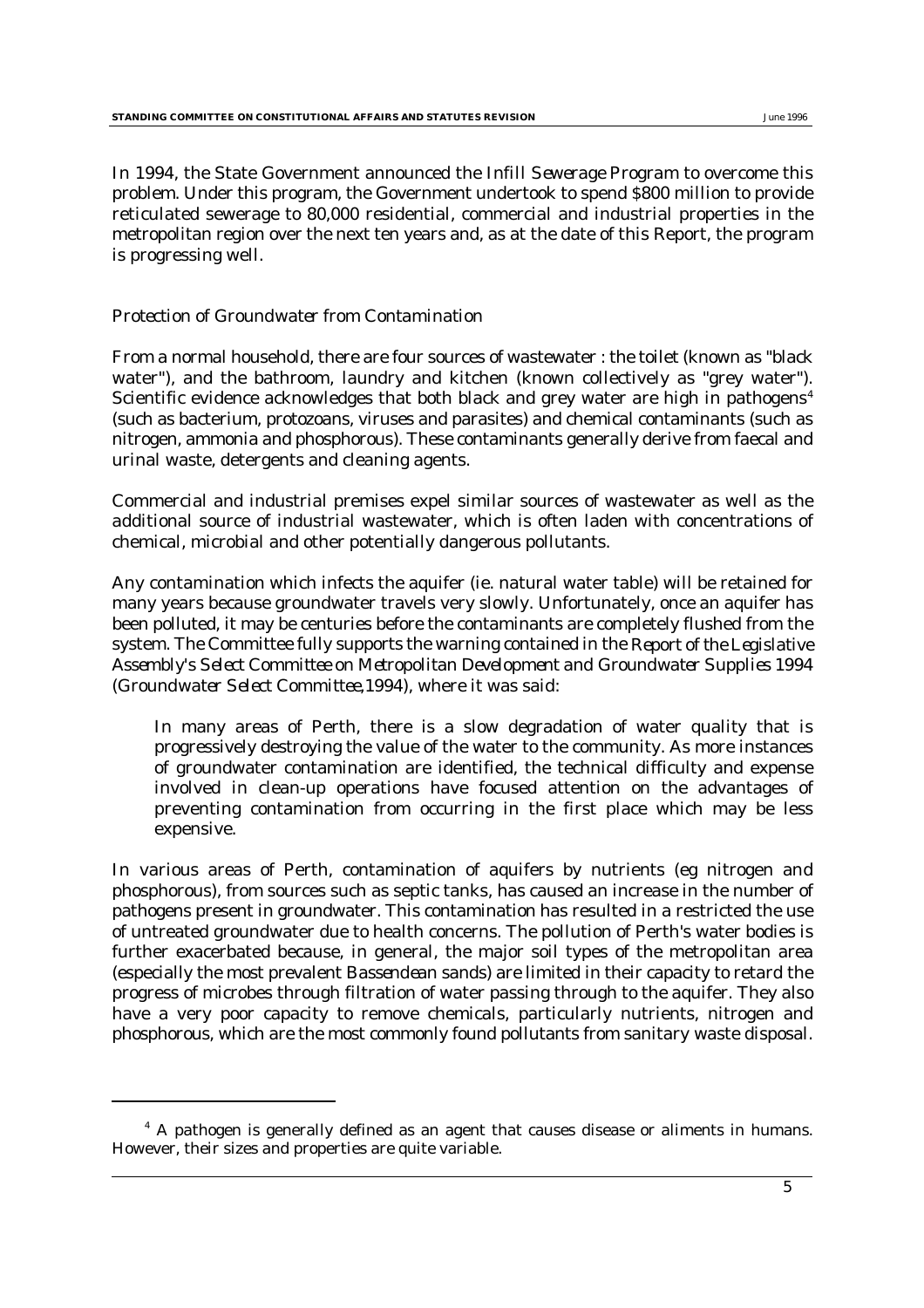#### *Reticulated Sewerage and Ocean Waste Disposal*

Marine disposal through reticulated sewerage is the most common method worldwide of disposing of treated wastewater effluent from large coastal cities. The wastewater must be first treated to a sufficiently high standard to protect ocean water quality. Provided this occurs, ocean disposal is an environmentally low impact and low cost method that can be used all year round.

The ocean has a large capacity to process organically-based treated wastewater effluent. Salt and sunlight combine to form a natural and effective process for the reduction of bacteria. Dissolved oxygen levels in the open ocean are normally high enough to assist in the decomposition (breaking up) of organic material, while currents and waves provide the energy for the mixing and dispersion of the diluted effluent.<sup>5</sup>

If an outlet is well designed, there are relatively few health and environmental problems. However, poor flushing of the ocean can limit the dilution of the effluent. This depends mainly on the depth of water in which the outlet is located and on the energy (currents and waves) of the ocean at the point of release.

Another major advantage with ocean disposal of wastewater over other methods is the ease with which the appropriate regulatory bodies can monitor the effectiveness and safety of the reticulated sewerage disposal system. Samples may be easily taken at the point of release and any location on the shoreline. Also, pollution often has tell-tale signs, such as discolouration, which is immediately noticeable in the ocean.

#### *Treatment of Wastewater*

The WAWA adopts highly sophisticated methods of effluent treatment throughout the metropolitan area and Western Australia in general. This treatment is performed in two distinct phases.

The first, known as primary treatment, involves "screening" or filtrating the effluent to remove all sanitary paper products, which are then burned. The remaining faecal and other solid materials are stored in a sediment form which settles in large tanks.

The secondary biological treatment stage is where about 95% of the solids are removed. Within that biological process, some of the nutrients, especially nitrogen, are also removed. The solid matter is then digested to produce methane gas, which is used for heating purposes at the treatment plants, and fertiliser which is on-sold for gardening purposes.

 $5$  Wastewater disposed into the ocean undergoes an immediate dilution rate of 100:1 at the disposal source and encounters further dilution as it is dispersed by currents and tides. Wastewater disposed underground, on the other hand, undergoes a dilution rate of only 2:1 with the aquifer and is not subject to rapid change in the dilution ratio.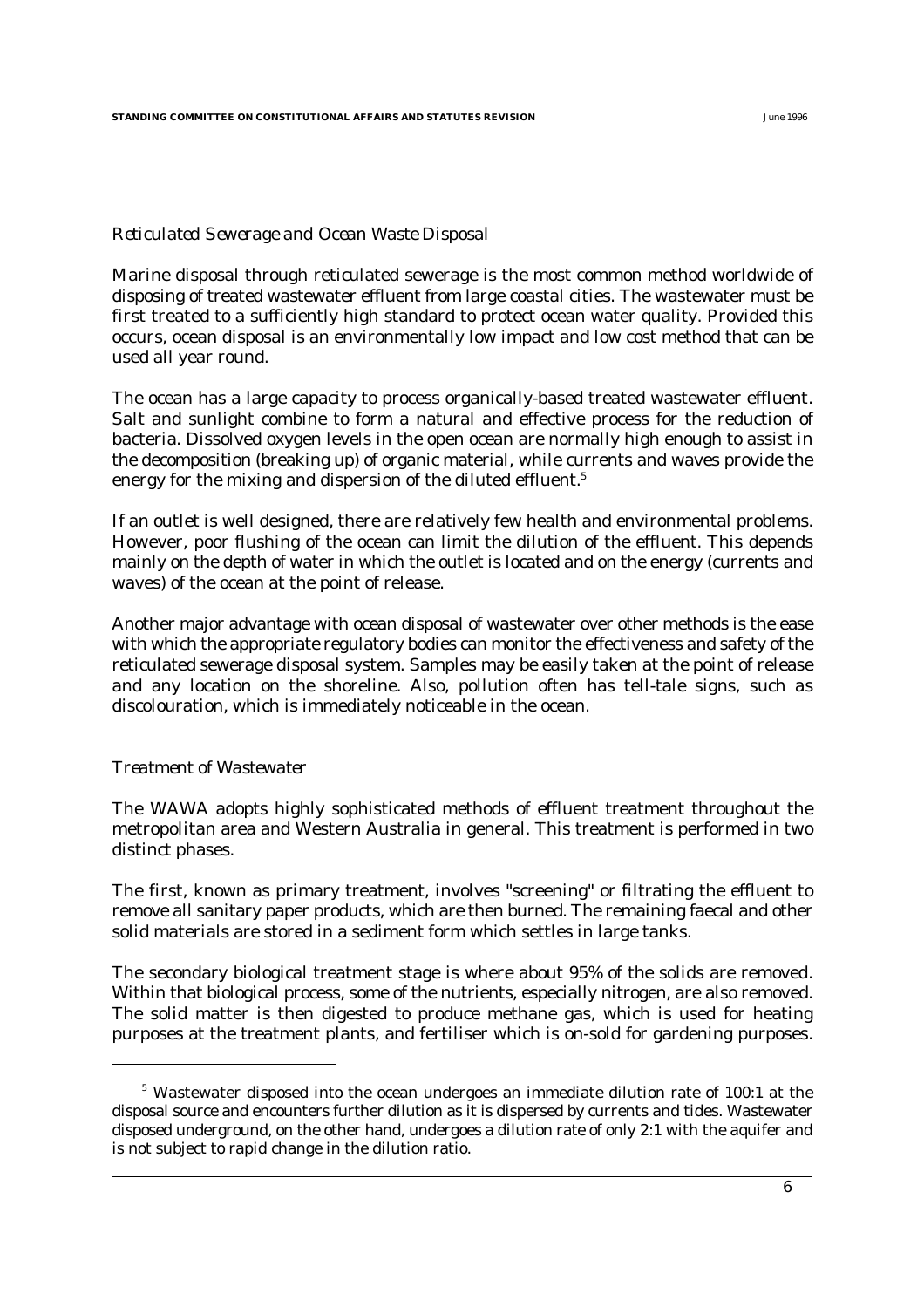This secondary process kill off about 99.99% of the pathogens.

As a result, the wastewater is discharged into the ocean after receiving both primary and secondary treatment and is reasonably low in pathogens and other pollutants. The remaining solids have been treated and re-used for community benefit. The waste is highly stabilised, clean to look at and undergoes enormous dilution of 100 to 1 some two to four kilometres off the shore.

The Perth Metropolitan area is presently served by three major ocean outlets. Details are summarised below:

| <b>OUTLET LOCATION</b> | <b>PLANT</b>   | LENGTH            | <b>FLOW</b> | <b>TREATMENT</b> |
|------------------------|----------------|-------------------|-------------|------------------|
| Ocean Reef             | <b>Beenyup</b> | 1600/1800m        | 68ML/d      | Secondary        |
| Swanbourne             | Subiaco        | 1000m             | 51ML/d      | Secondary        |
| Cape Peron             | Wood. Pt.      | 4200 <sub>m</sub> | 85ML/d      | Primary          |

These outlets were developed based on detailed environmental, engineering and economic studies. Factors considered in the final design were :

- depth of seawater
- strength of ocean currents
- regional ocean flushing
- environmental values of nearby marine environments
- distance to areas of community recreation (swimming, diving etc)
- constraints on engineering
- level of treatment (primary, secondary or tertiary)

Recent studies into the Perth coastal waters undertaken in accordance with DEP criteria suggests there has been no significant change to the ocean and that all outlets are functioning well within performance parameters as set by the DEP. (*Rule*, 1995)

#### *Comparison with the Eastern States*

The Committee considers it important to acknowledge the activities of WAWA, the Health department and the DEP in maintaining Western Australia's position as a national leader in the field of sanitary and wastewater treatment procedures.

A comparison of the treatment procedures and standards required in Western Australia and the eastern States illustrates four (4) significant areas of difference:

- 1. States, such as New South Wales, were until very recently discharging effluent and other wastewater directly on the shoreline;
- 2. WAWA performs **a** very comprehensive primary and secondary treatment on all effluent, whereas some other States have virtually no levels of treatment or perform only a primary "screening" of wastewater;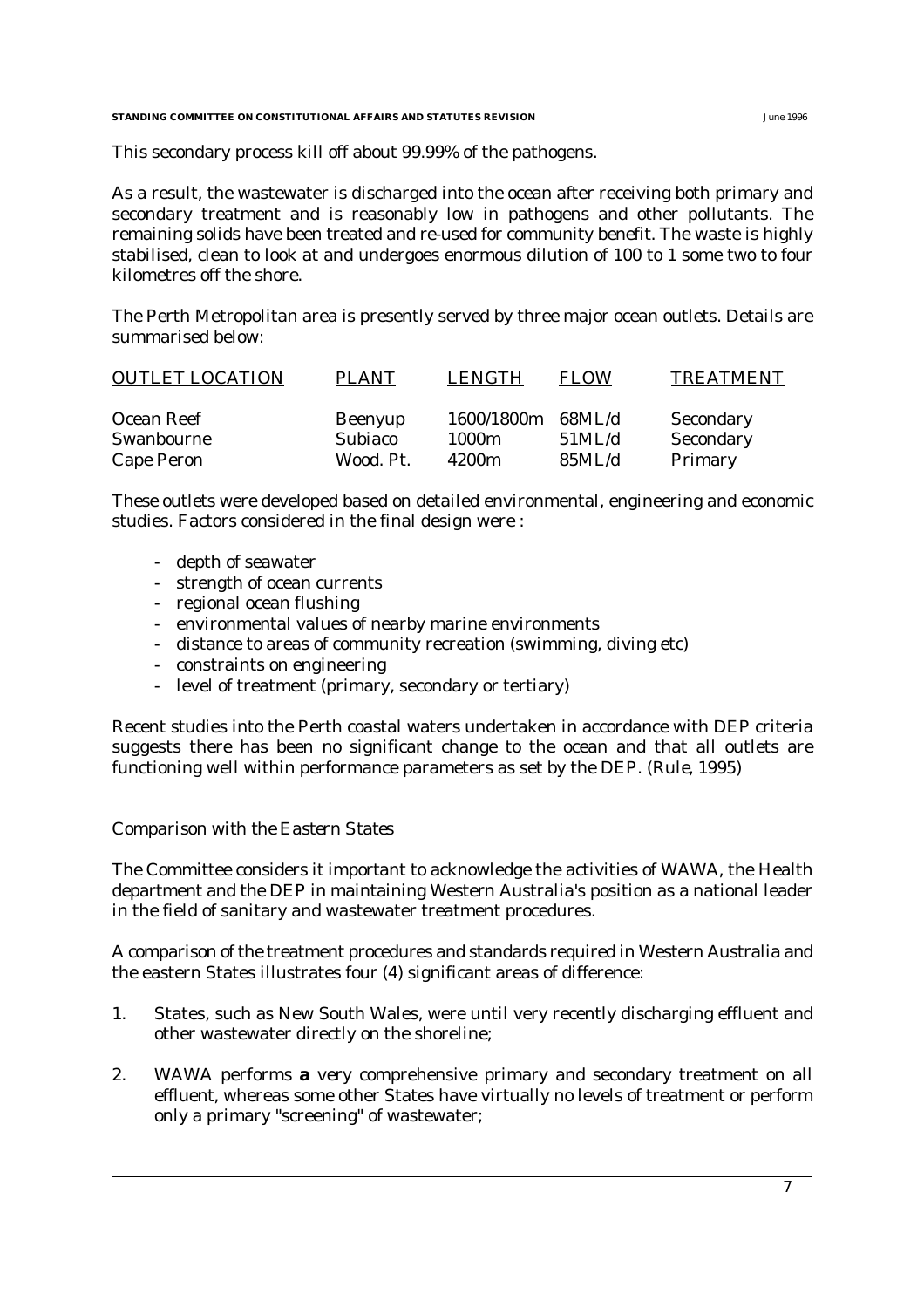- 3. The industrial waste channelled into Western Australia's reticulated sewerage system is of a much weaker variety than that found in some eastern States systems due to the heavier industry that occurs there; and
- 4. WAWA maintains a strict policy of prohibiting the disposal of solids into the ocean, whereas some eastern States water authorities do not.

# *Need for Public Wastewater System*

On the basis of the reasoning outlined above, the Committee is convinced that, for urban areas such as Perth, a commitment must be made by the community to a centralised public system to ensure the protection of the environment and the enhancement of public health.

# **4.2 THE ISSUES RAISED IN THE PETITION**

The specific issues raised in the petition are addressed below.

# **4.2.1 Septic tanks as a cause of pollution**

Septic tanks treat wastes by separating the solid and liquid waste, allowing for natural biological degradation and a discharge of wastewater (both black and grey) into the surrounding soil environment. Once the wastewater has permeated the soil, septic tank systems rely on the natural processes in the soil (such as interaction with anaerobic bacteria) to disinfect the effluent through bacteriological decomposition. Properly designed, constructed and maintained, septic tanks can last many years.

Septic tanks were introduced in Western Australia at the turn of the century and were heavily relied on as a means of accelerating Perth's urban expansion in the 1950's and 1960's without having to expend enormous resources on capital works. However, it was even then only considered as a temporary expedient to reticulated sewerage (*Select Committee*, 1988). As at December 1995, there were some 120,000 septic tanks operating in the Perth metropolitan area.

In the past, the septic tank has generally been viewed as an acceptable method of effluent disposal. However, more recent studies have suggested that the appropriateness of septic tanks is confined to rural areas or low density areas and that their use in built-up urban areas can be a major source of pollution. The Committee notes with interest that the septic tank was in fact originally designed for effluent disposal in rural communities (*Select Committee,* 1988)

On-site septic systems treat and dispose of sanitary wastes where the wastes are generated. The on-site systems approved for use in Perth are generally employed wherever communal sewerage collection and treatment systems are neither suitable nor available, and where construction of a new facility or connection to an existing system is **not** economically or technically feasible. Major factors when considering the applicability of septic tanks are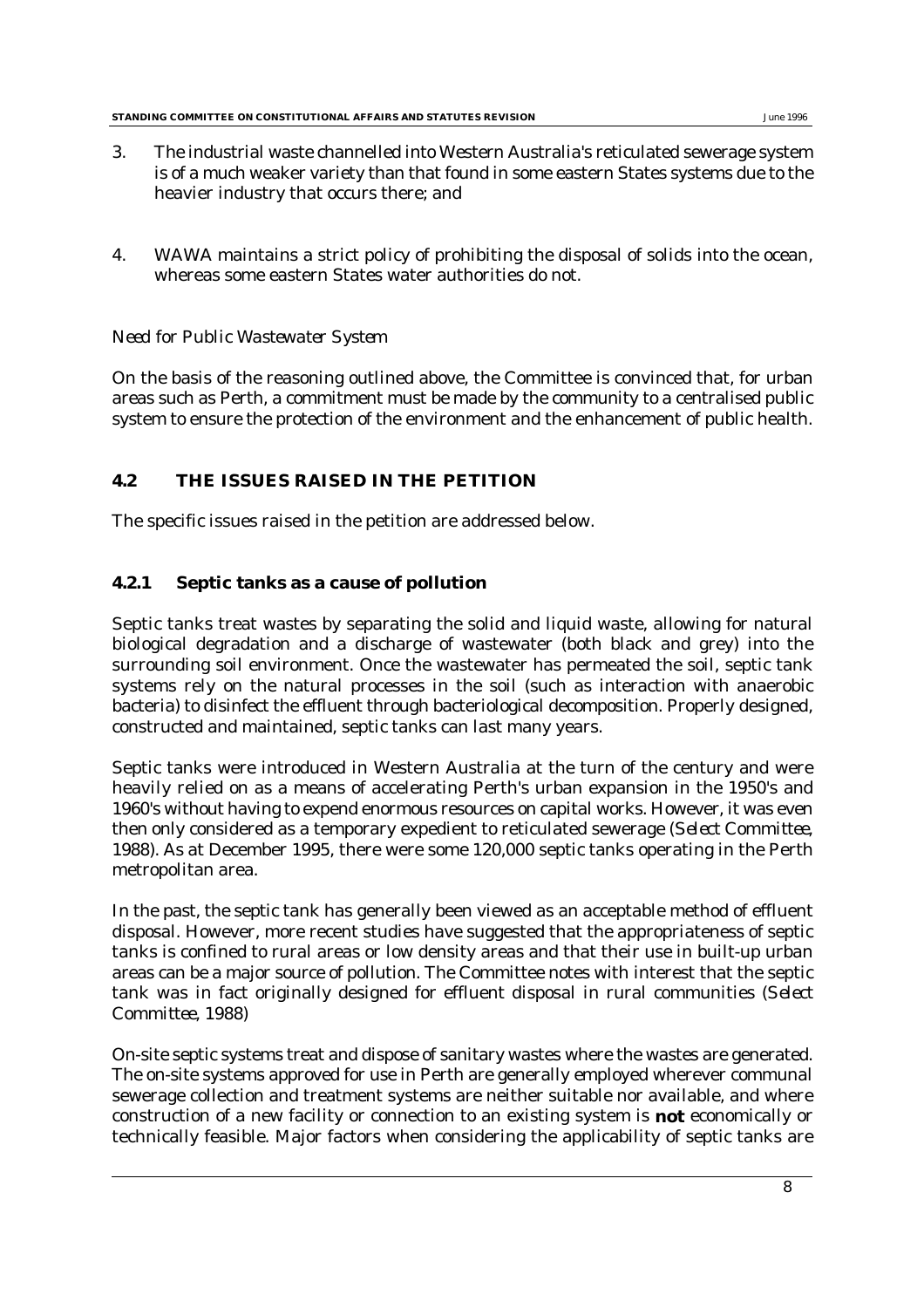sufficient block size, sufficient distance above the watertable and whether local groundwater is to be used for any domestic or industrial purposes.

The advantages of using septic tanks for effluent disposal are their relative inexpensive installation and generally low pollution loadings to groundwater in low density residential areas.



Figure One: Side View of Septic Tank and Leach Drain

However, it is the opinion of the Committee that the disadvantages of septic tanks, and the disastrous consequences for the environment and water resources that can result from their improper use, clearly outweigh their positive attributes. The disadvantages include:

- 1. the infusion of nitrate, phosphorous and other pollutant contributions to groundwater and nearby surface waters;
- 2. unsatisfactory performance in areas with a high water table or poor soil conditions, such as is found throughout most of the Perth Metropolitan Area;
- 3. the need for regular maintenance to ensure proper functioning;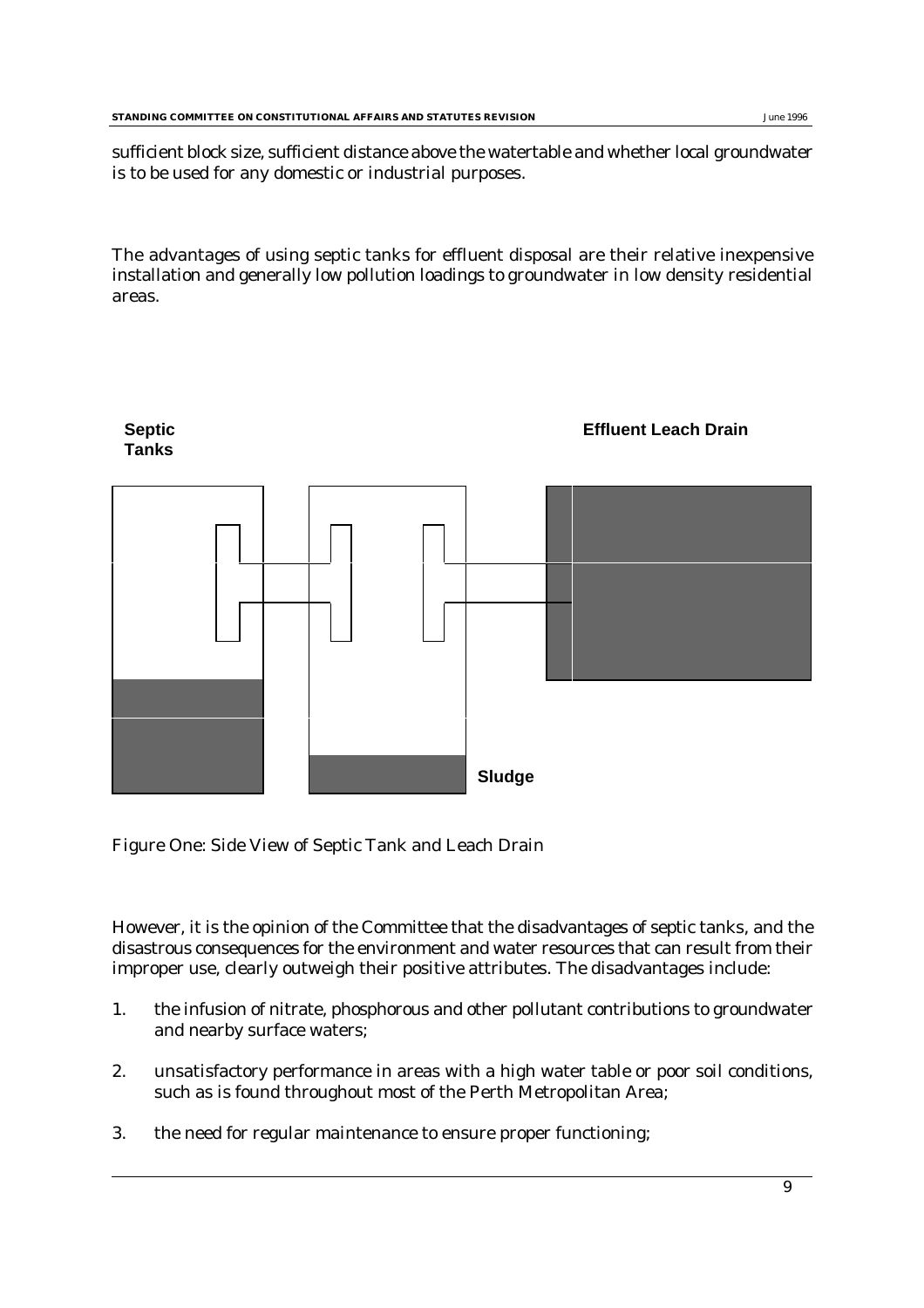- 4. public health problems associated with chronic system failure; and
- 5. the need to periodically dispose of remnant waste and the resultant system failure if this removal is not performed with sufficient regularity.

#### *Pollution of Groundwater*

The contamination from septic tanks can be divided into two broad categories:

- 1. biological pollutants, such as parasites, bacteria and other pathogenetic organisms; and
- 2. chemical pollutants, particularly nitrogen, phosphorous nutrients and toxic metals.

Traditional septic tank/soil absorption systems have no inherent mechanism for the removal of contaminants and so these can end up in the groundwater. This can be a problem when the groundwater eventually reaches a water body, such as a lake, stream or drinking water mound, or where local bore water is used for irrigation.

The risk of biological contamination increases with the mobility of pathogens through soil. Mobility is affected by several factors, including soil moisture, water velocities and distance, pathogen properties, and soil properties. The coarse, sandy soils of the Swan Coastal Plain have very little ability to halt the progress of pathogens (*Parker*, 1983).

The chemical contaminants of most concern are nitrogen and phosphate. The former is both an environmental and health risk, while the latter is of environmental significance only. Elevated levels of nitrate in the environment can cause a condition known as methaemoglobinaemia, a condition in infants known as "blue babies". Alternatively, high levels of phosphorous are associated with eutrophication or "algal bloom". In 1992, a Geological Survey of Western Australian ("GSWA") report estimated that approximately 160 tonnes of nitrogen and 5 tonnes of phosphorous could be discharged direct from the groundwater into the Swan-Canning estuary each year (*Appelyard*, 1992).

The removal of nitrogen by septic tanks is very ineffective and relies on natural processes occurring in the soil. Many of the coastal sands around the Perth Metropolitan Area do little to retard nitrate movement. Elevated nitrate levels in the groundwater in the Perth region have been associated with urbanisation. Although this is not entirely due to septic tanks, they have been shown to be a significant contributor (*WAWA,* 1987). Septic tanks also have the potential to contribute to phosphate contamination. An expected output concentration for phosphate from a septic tank leach drain is 15mg/l (*Canter and Knox*, 1985). Algal blooms, such as has already been experienced in the Swan River and Peel Estuary, can be experienced at 0.1 - 0.01mg/l (*EPA*, 1993).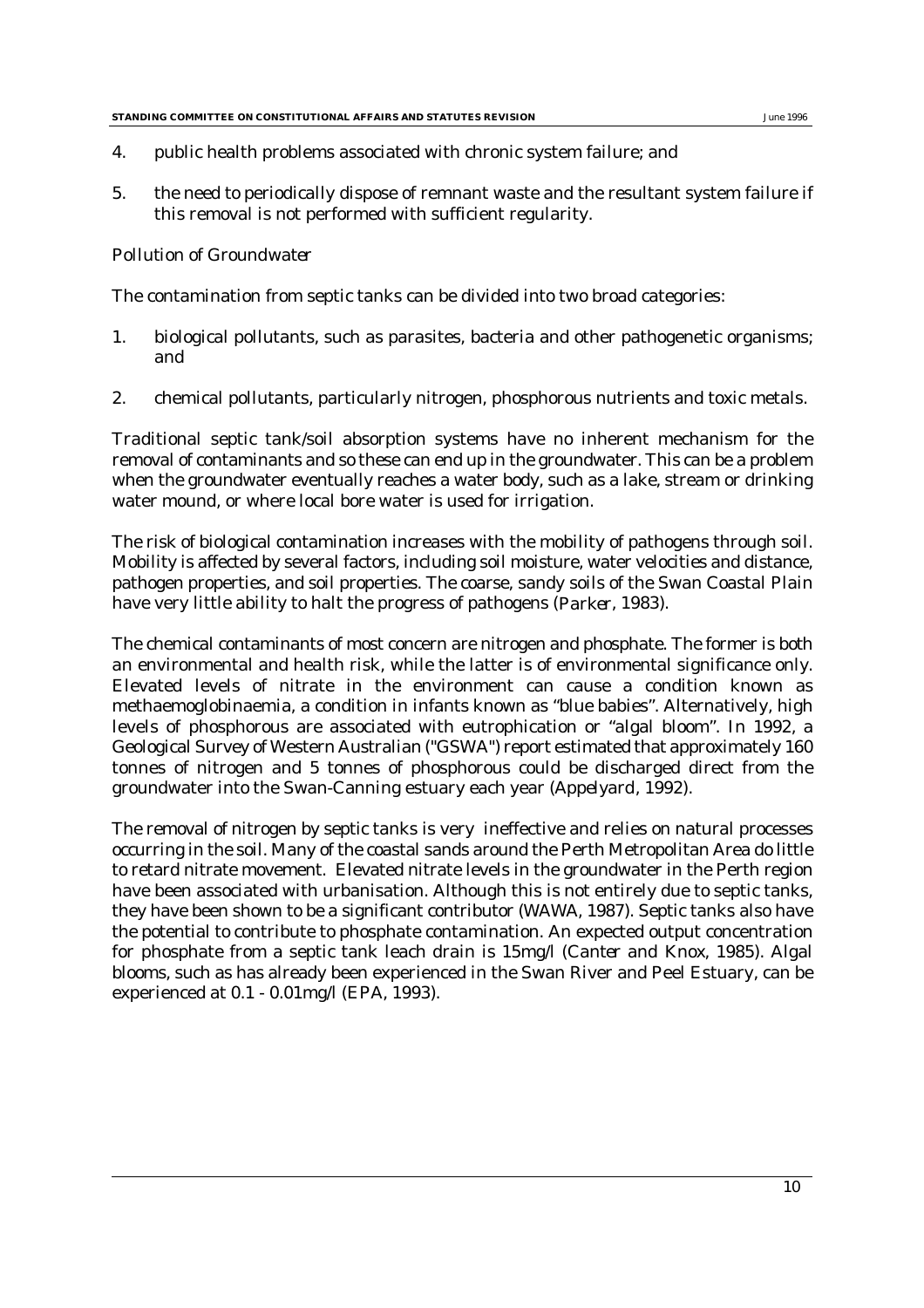The table below identifies the most significant known contaminants associated with on-site systems (both black and grey water) and the resulting groundwater and surface water problem.

|    | <b>CONSTITUENT</b>                                                                                                                                          | <b>GROUNDWATER</b>                                                                                                                                                                                                                                                      |
|----|-------------------------------------------------------------------------------------------------------------------------------------------------------------|-------------------------------------------------------------------------------------------------------------------------------------------------------------------------------------------------------------------------------------------------------------------------|
| 1. | Nitrate-Nitrogen                                                                                                                                            | High concentration of nitrate have been<br>known to produce a bitter taste. Water<br>containing nitrogen in excess of 10mgl<br>reported<br>has<br>been<br>to<br>cause<br>methemoglobinemia (a reduction in the<br>oxygen carrying capacity of the blood) in<br>infants. |
| 2. | <b>High Phosphate Concentrations</b>                                                                                                                        | Phosphorous levels have no direct<br>adverse effect on groundwater but can<br>cause problems<br>where run-off<br>to<br>wetlands occurs.                                                                                                                                 |
| 3. | Lead, Tin, Copper, Zinc                                                                                                                                     | These constituents are toxic in excessive<br>concentrations.                                                                                                                                                                                                            |
| 4. | Chloride, Sulfate                                                                                                                                           | These constituents can present health<br>hazards to some individuals ranging<br>from laxative effects to aggravated<br>cardio-vascular or renal disease if<br>concentrations exceed recommended<br>limits.                                                              |
| 5. | <b>Foaming agent</b>                                                                                                                                        | A nonbiological detergent constituent<br>and an indicator of contamination.<br>Appearance and taste of water may be<br>unacceptable.                                                                                                                                    |
| 6. | Synthetic organic chemicals,<br>including 1,1,1,-tricholoethande,<br>tetrachloroethylene,<br>trichloroethylene and chloroform<br>(halogenated hydrocarbons) | These constituents found in septic tank<br>additives and through incorrect<br>disposal are suspected carcinogens.                                                                                                                                                       |
| 7. | <b>Bacteria and Viruses associated</b><br>with the presence of faecal coliform                                                                              | Some private wells may contain<br>significant amounts of pathogens.                                                                                                                                                                                                     |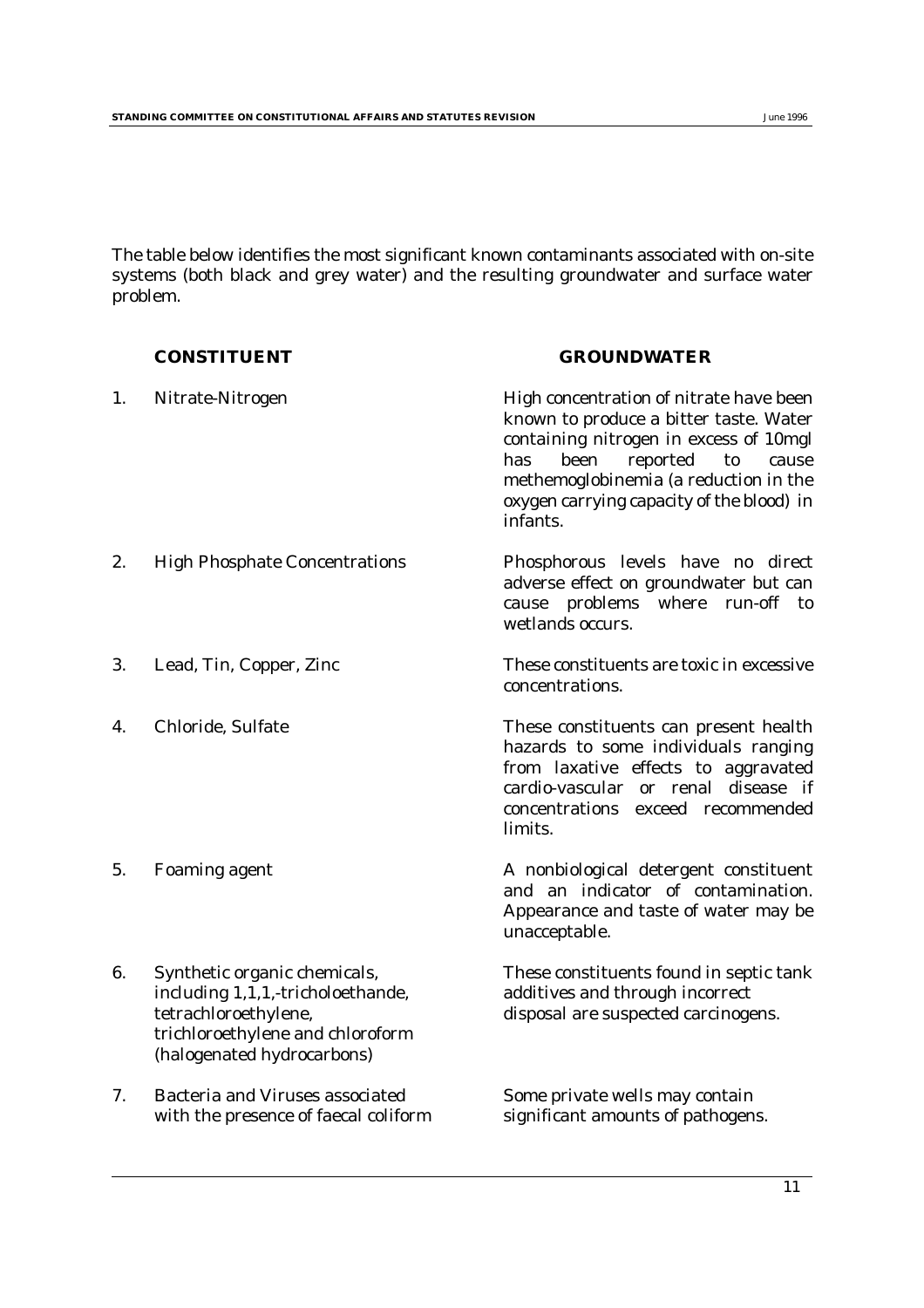#### **Table 1: Impacts from Pollutants From On-Site Systems Upon Groundwater**

(Source: Based on data from CSIRO and the Long Island Regional Planning Board and taken from page 67 of *Groundwater Select Committee Report*, 1994

Health can be severely affected by pollution of groundwater from septic tanks. Contamination of water supplies can occur if bores or wells are located too close to the septic tank leach system. Health regulation require that septic tanks be located at least 30 metres away from wells used to supply drinking water. However, a further problem can arise with septic tanks in densely populated urban areas because of a build up of nutrients (eg nitrogen and phosphorous) in groundwater. While these nutrients can be beneficial where the groundwater is used to irrigate crops and gardens, their presence can add exponentially to nitrate loadings in local groundwater causing problems if the water is used as a supply of drinking water or leads to accelerated growth of algae in lakes and drains.

#### *Unsatisfactory Conditions*

Septic tank system failure can often occur because of unsatisfactory conditions, such as improper siting, inadequate distance to groundwater, steep slopes, poor site management and maintenance problems.

The preponderance around the Perth Metropolitan Area of sandy soils, such as the Bassendean sands, contributes greatly to the risk of contamination from pathogens and chemicals due to the soil's inability to retard infusion to the groundwater aquifer.

#### *Improper Maintenance*

The performance of septic tanks relies heavily on them being properly maintained. Maintenance mainly involves having the remnant sludge periodically removed to prevent excessive build-up which can result in overflows into the leach drain and releases pollutants into the soil environment.

In 1988, the *Legislative Assembly's Select Committee on Effluent Disposal ("Effluent Select Committee,* 1988*")* found that many owners of on-site systems do not follow a preventive maintenance program. More often than not, homeowners do not have septic tanks pumped out as frequently as they should, thus allowing the sludge and the scum to flow to the leach drain where it clogs the infiltrative surface of the drain. As a result, the system begins to malfunction and the surrounding environment is subject to contamination.

### *Health Problems*

Some health problems have been encountered in areas where infiltration is poor and surface ponding and run-off occurs, in areas where the groundwater is close to the surface and in areas of porous sandy soils when groundwater is being extracted from bores located close to the septic systems. This is especially so when the bore water is used for drinking water or for above-ground garden irrigation.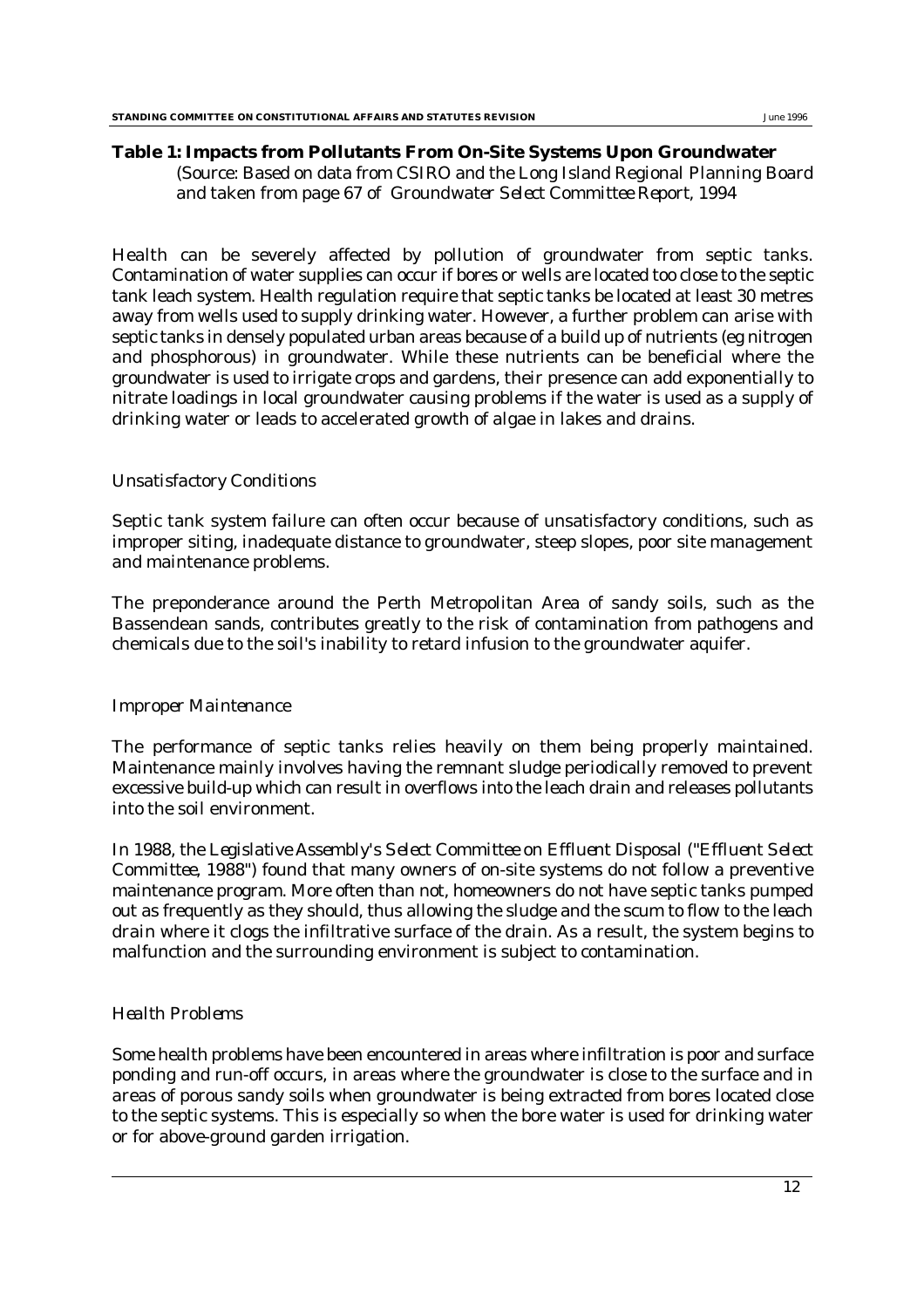Previous studies have documented the contribution of septic tank pollution to disease outbreaks (*Effluent Select Committee,* 1988). Septic tank systems are used by one-quarter of households in the Perth metropolitan area to dispose of domestic effluent, discharging waste leachate filled with pathogens and nitrates, as well as organic solvents and oils. This leachate has caused extensive contamination of the superficial aquifer in parts of metropolitan Perth with resultant effects on the public health. For example, a 1992 GSWA study found that septic tank distribution was the cause of high nitrate concentrations found near the Swan-Canning Estuary between Applecross and Bicton.

### *Periodical Disposal of Remnant Waste*

The Committee notes that, contrary to popular belief, septic tanks do not have an indefinite lifespan nor are they a self-sustaining unit. Septic tanks are liable to fail and cause groundwater contamination if the sludge and scum layers are allowed to build-up. The result is that the retention time of the groundwater is reduced and correspondingly so is the effluent quality. Excessive amounts of solids will be carried over in the effluent thereby accelerating the clogging of the soil absorption system (*Effluent Select Committee*, 1988).

### *The Committee's Perspective on Septic Tanks*

On the basis of the evidence placed before it and summarised above, the Committee rejects the contention that there is no scientific proof that septic tanks are a cause of pollution. In the view of the Committee, there is ample proof that septic tanks, even properly maintained, are a source of contamination to our groundwater and a danger to the public health. Furthermore, the Committee is persuaded that it is preferable that communal wastewater treatment systems, such as reticulated sewerage, replace septic tanks within the Perth metropolitan area as soon as possible.

### **4.2.2 Financial hardship incurred by compulsory sewerage connection**

The Committee has been advised that connection to the sewerage system will cost the average household between \$750-\$2000 for installation and \$300-350 annual charge for sewerage rates (*Edmunds and Rule*, 1995)

Connection is required within five years for all properties within sewered areas except those in the Gwelup Public Water Supply Area (connection within two years) and for properties that are sold (one year from sale). Financial loans to cover the connection cost are available from the Water Authority. The loans will be repayable by monthly instalments of principal and interest over a period not exceeding 10 years. Interest will be fixed at the Commonwealth Savings Bank home loan rate current at the time of the loan. The WAWA will place a caveat on the property while the loan is being repaid. The cost of the title search, registration of caveat, stamp duty, and a service fee (approximately \$190.00) will be added to the amount borrowed. Removal of the caveat after the repayment of the loan will be the owner's responsibility.

Pensioners may be entitled to pay interest only, with the principal payable when they cease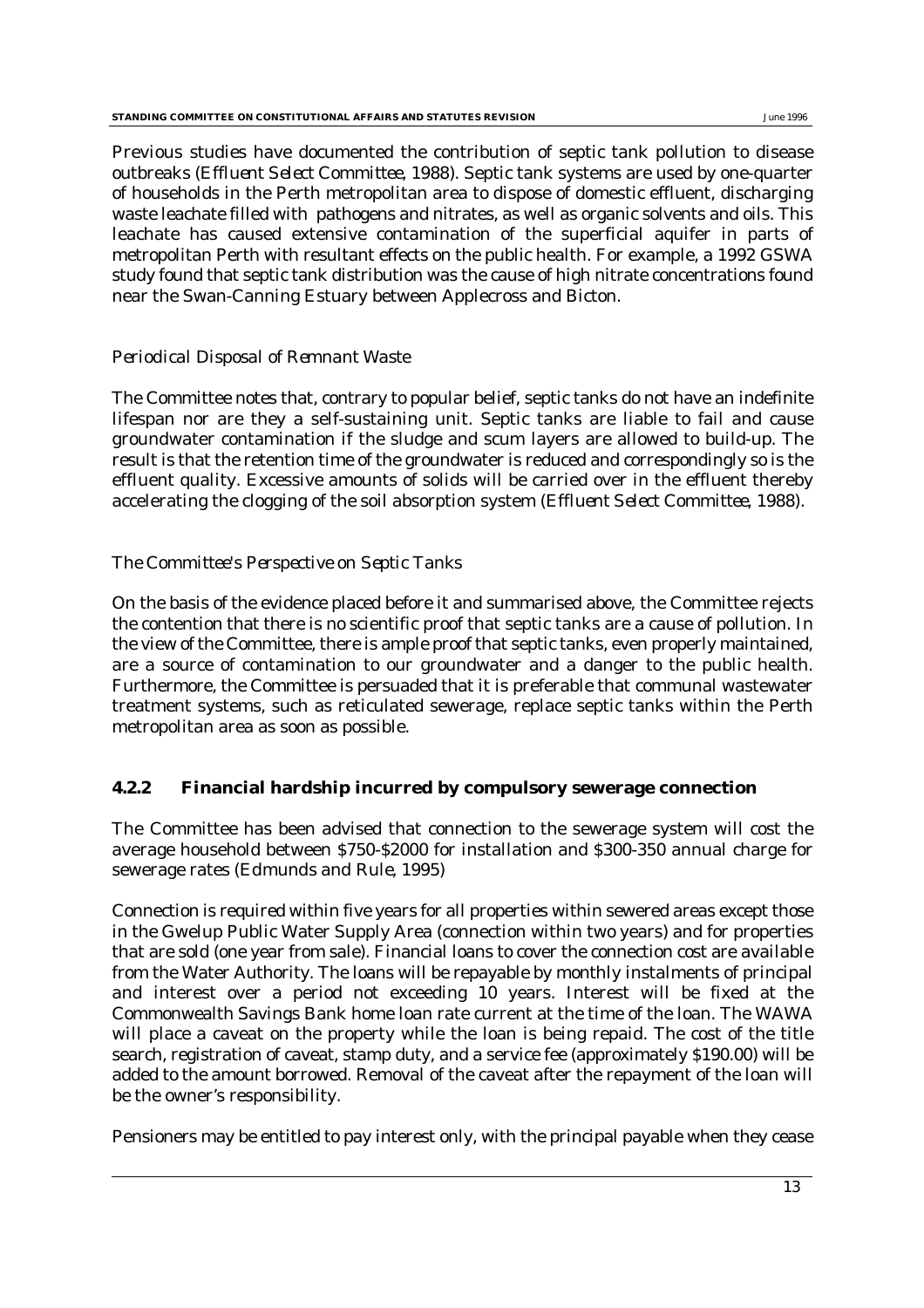to be a pensioner or cease to own the property. In addition, special arrangements are available for residential customers, other than pensioners, experiencing financial hardship.

The Committee has compared the costs of sewerage connection with septic tanks and alternative treatment systems (See Appendix III). Reticulated sewerage connection appears to be the alternative which incurs the least financial cost for individual householders. In addition, the payment alternatives made available by WAWA appear to the Committee to be reasonable. The Committee is satisfied that, while a compulsory change from septic tank to reticulated sewer will cause some households to incur unanticipated costs, given the environmental imperative for minimising groundwater pollution and the payment options available, the costs to be incurred are not unreasonable.

## **4.2.3 Reduction in septic tank numbers**

The *Wastewater 2040 Strategy* (WAWA, 1995) states that there are currently some 120,000 individual treatment/disposal systems in the Perth-Mandurah region. It is noted above that the Sewerage Infill Policy aims to connect 80,000 homes to the sewerage system within the next ten years.

Naturally, there are no available statistics of the number of homes that would be connected to the sewerage system under a non-compulsory regime. The Committee is not, however, persuaded by the argument that a large number of voluntary connections would obviate the need for connection of the remainder of households. The Committee considers the quality of the groundwater to be a concern and responsibility of every household which utilises the water supply, and views compulsory connection as an equitable sharing of that responsibility.

# **4.2.4 Septic tank and sewer alternatives**

The last fifteen years has seen the development of a number of alternative on-site treatment systems which attempt to provide many of the advantages of a traditional septic tank and leach drain system without the associated problems. These systems range from modified septic tanks and leach drains to self-composting toilets. These alternatives are only viable if they conform to public health and environmental specifications. The removal of pathogens, phosphorous, and nitrogen by the alternative systems is critical to their effectiveness.

Socially, these systems present both advantages and disadvantages.

Their advantages are they allow low density development without the additional cost of reticulated sewerage connection, in some cases they may be cheaper than traditional systems and they can result in beneficial reuse at the local area provided they are properly maintained and operated.

The main social and environmental disadvantages with these alternative on-site systems include: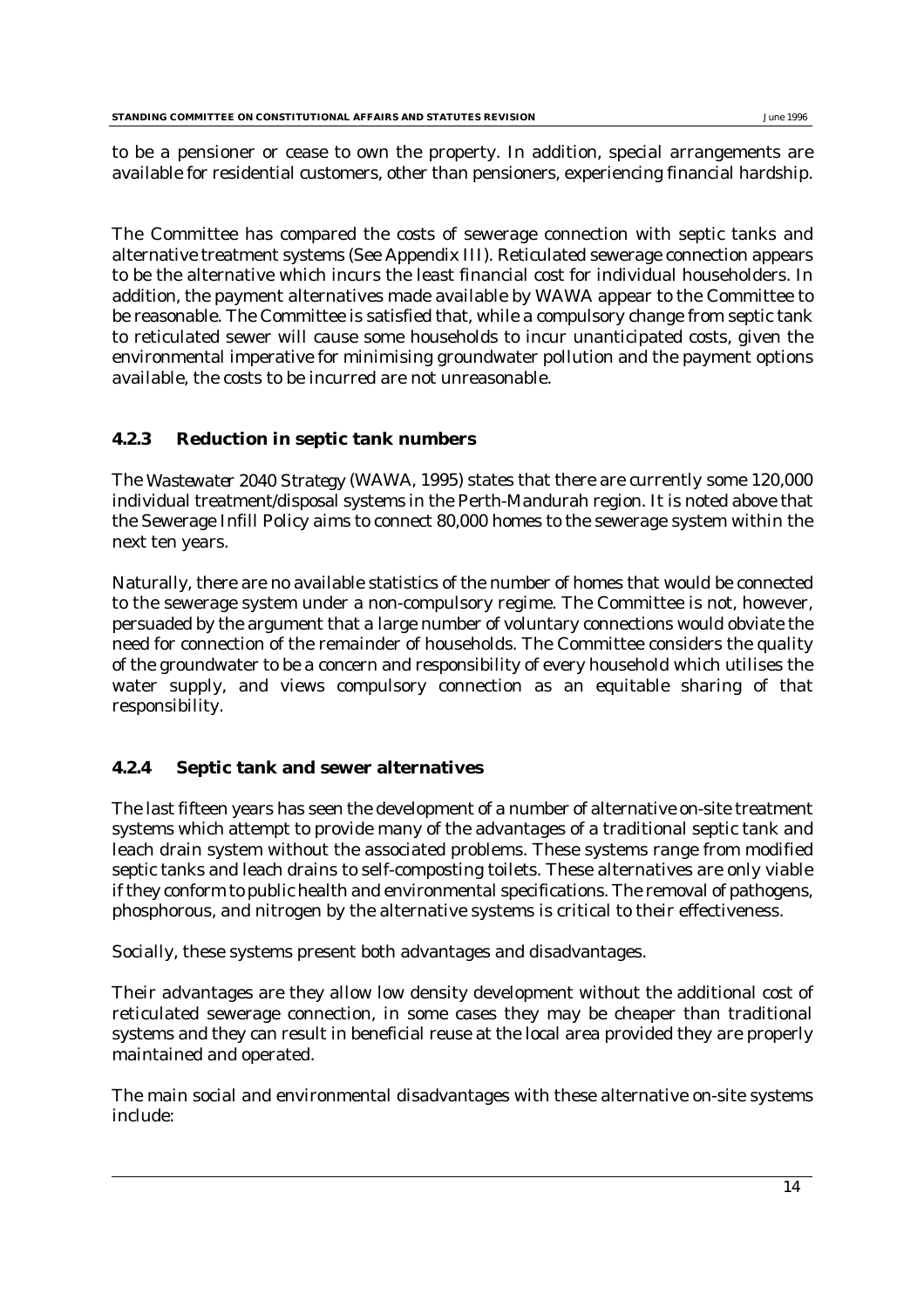- 1. the potential health and groundwater risks due to the release of nitrogen and phosphorous, particularly where wastewater from alternative systems is re-used onsite for irrigation purposes in urban areas;
- 2 the humus or sludge produced by most of these systems must be removed periodically and transported to the Health Department's Septage Treatment Plant for treatment and disposal;
- 3. inflexibility in terms of changing land use patterns, increases in the density of urban development and changes in the health and environmental requirements;
- 4. if a change in the on-site system is required due to any of the above, any cost advantage is completely lost; and
- 5. these alternative on-site systems take up useful space in the property and can be a constraint to redevelopment within the property (for example, an extension, swimming pool etc.).

Under the Government's *Sewerage Policy and Infill Sewerage Program*, such systems are considered suitable for permanent use where all the following conditions apply:

- in areas not requiring a net removal of water from the area (ie in areas not potentially subject to winter inundation and therefore requiring a stormwater drainage system);
- in areas where there is an adequate distance (preferably at least 3 metres) to the maximum groundwater level so that any water percolating to the groundwater receives adequate natural treatment through the soil;
- where minimum residential block sizes are large (2000m squared minimum); and
- where there is no existing sewerage system.

Accordingly, these systems are not considered generally suitable in major urban areas, except on a temporary basis.<sup>6</sup>

The two major forms of these alternative systems are discussed in brief below and a more

- in areas where there is an adequate distance (preferably at least 3 metres) to the maximum groundwater level;and
- where minimum residential block sizes are large (700 m squared minimum);
- in areas where high density development will not occur within 15 years; and
- where there is no existing sewerage system.

 $6$  The conditions attached to the temporary use of septic tanks are:

<sup>-</sup> in areas not requiring a net removal of water;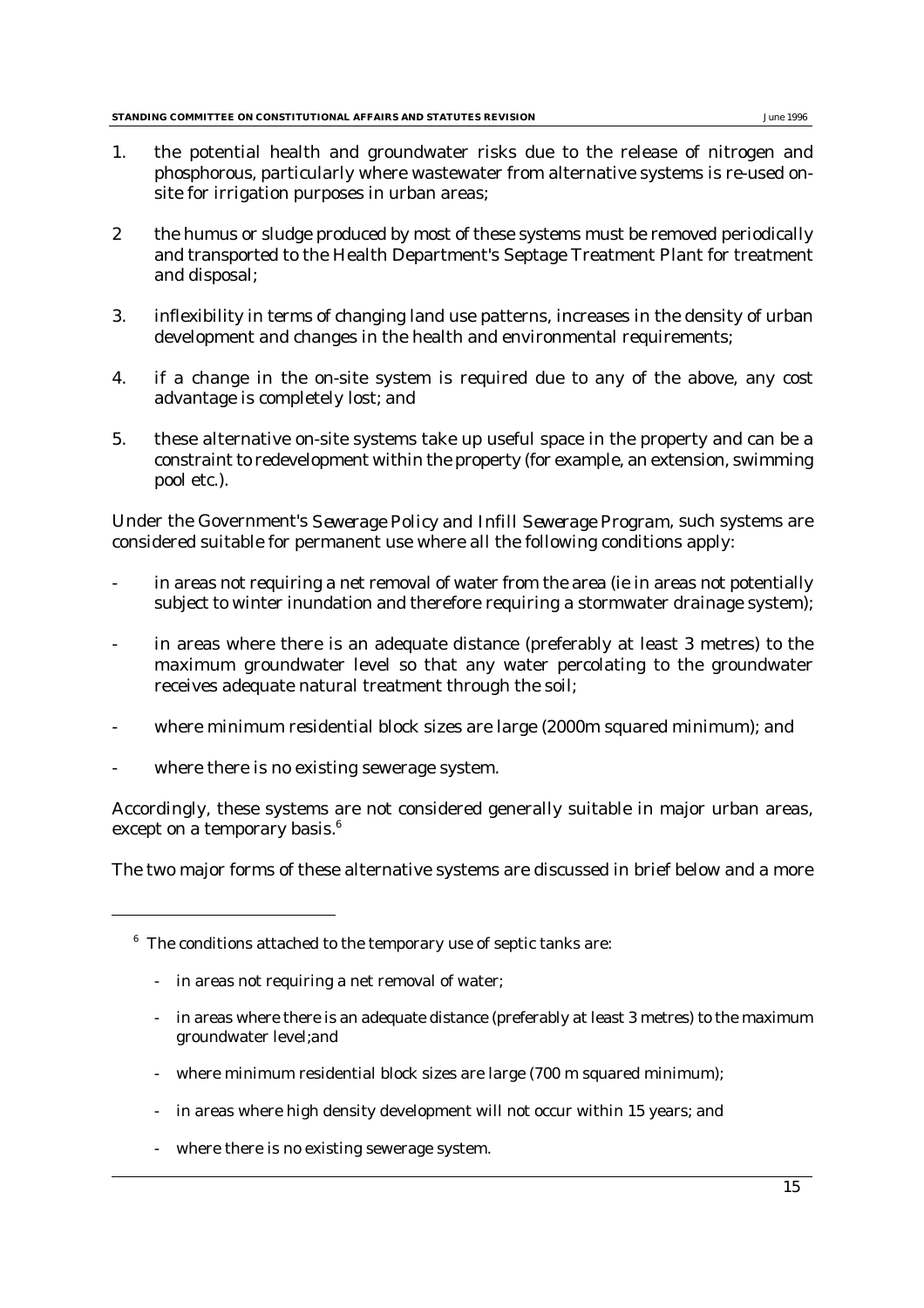general summary appears in Appendices II and III.

#### *Composting Toilets.*

Composting toilets, which aerobically treat toilet waste, or "black water" include the Clivus Multrum System, Rotaloo, and the Downmus Composting Toilet. Waste directly enters a compost container without flushing. The container is divided into 2-4 compartments which separately treat fresh waste and mature compost. The end product is a humus which can be utilised in gardens. Composting toilets can be used for small to medium sized residences and cost between \$2700 and \$3900. This compares with \$2000-6000 for the cost of a septic tank.

The major benefit with composting toilets is the fact that they are "dry" systems, thereby saving large quantities of water.

Composting toilet systems are currently only approved for use in rural zones, special rural zones or for intermittent holiday house use. They are not approved by the Health Department for use in urban areas. All systems must have local government approval and conform with the *Health Act Sewerage (Light, Ventilation, and Construction) Regulations 1971* as well as the *Treatment of Sewerage and Disposal of Effluent and Liquid Waste Regulations.*

The major drawback with composting toilets is they do not treat the grey water from the kitchen, bathroom or laundry. These must still be treated by a separate unit or system. The Committee notes from consultation with representatives from WAWA that, contrary to popular belief, the treatment of grey water is of particular environmental concern. Grey water has been shown to contain high levels of pathogens, which can reach 100,000,000 coliforms/100ml. This compares with the accepted level for Perth beaches of 150 coliforms/100ml.

Another problem with composting toilets is the relatively high degree of maintenance that is required. The Clivus Multrum System, for example, requires weekly addition of a carbonrich bulking agent and the compost pile levelled every three months and removed yearly. Monthly inspections are required to ensure correct moisture conditions and proper effluent drainage. Health Department regulations require the compost to be resident in the compost chamber for a minimum of twelve months with the resultant humus to be covered with a 30cm layer of top soil and not used for the cultivation of human food for a period of six months after removal.

In the context of an urban environment, other problems associated with composting toilets are:

- small urban block sizes, particularly in infill areas, would limit the amount of humus by-product that could be applied to gardens, suggesting the need for regular contract removal of excess humus; and
- composting toilets are not odourless and may constitute a nuisance in urban areas.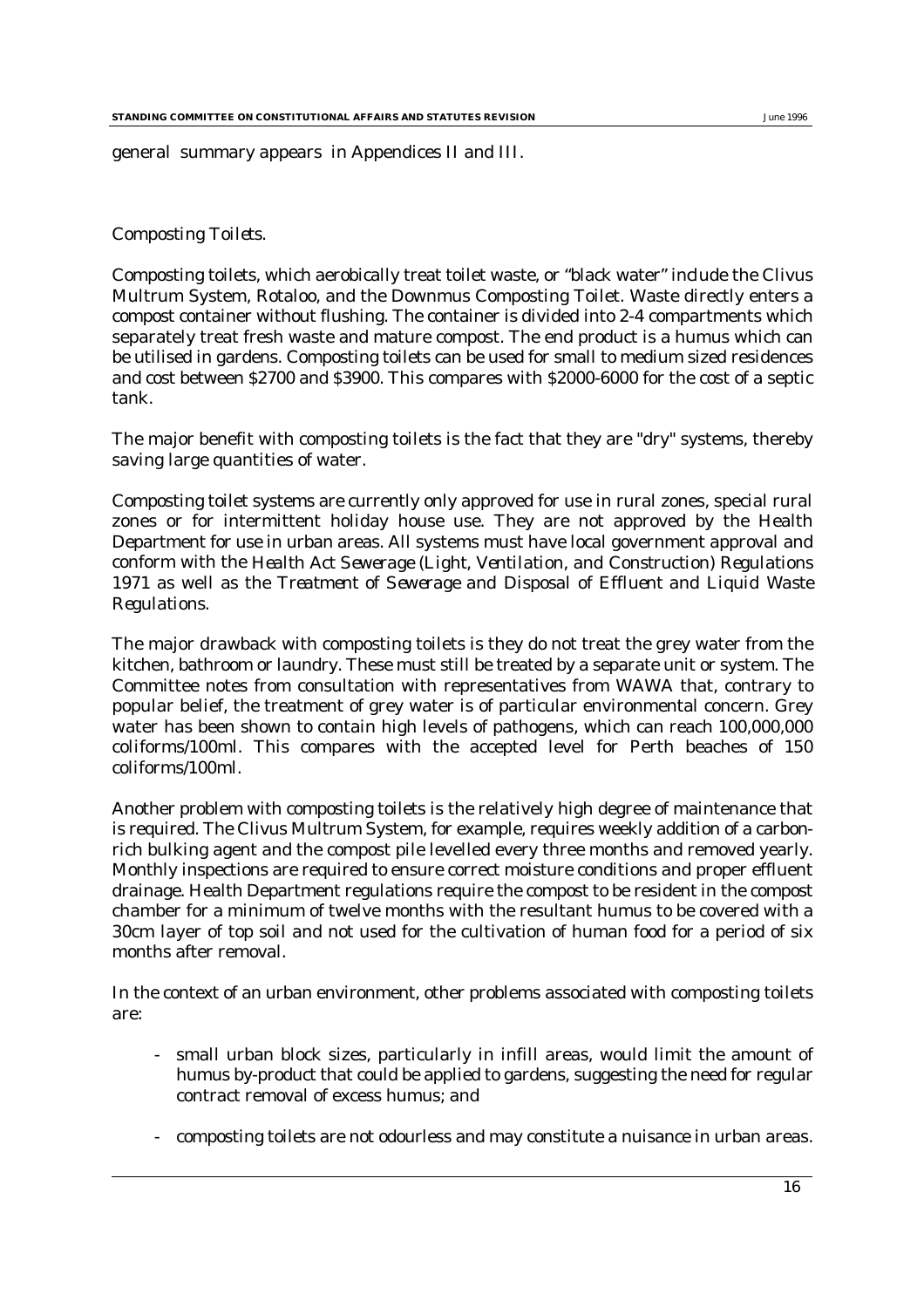Accordingly, the Committee does not support the introduction of composting toilets in urban areas.

#### *Alternative Domestic Aerobic Treatment Units.*

Apart from composting toilets, there are a variety of more sophisticated units, known as Aerobic Treatment Units ("ATUs") which are basically very small scale secondary treatment systems, with effluent disinfection through chlorination. Testing has shown that these meet effluent requirements and the Health Department has approved a number of these for use. Properly sited, designed, operated and maintained, these units provide a source of water for use within the property. The water is suitable for sub-surface irrigation without restriction, and for above ground irrigation but with restrictions on access. For above ground irrigation, 150 square metres of dedicated space is required.

Domestic ATU's can roughly be classified into two groups:

- those that use alternative septic tank designs, and
- those that utilise modified leach drain systems.

The domestic ATU's considered by the Committee include Biomax, Envirocycle, Taylex Clearwater 90, the All Water Treatment System, Aquarius 180FB, the RUCK System, and Ecomax. These vary in the amount of nutrient-rich effluent produced and their consequent suitability across soil types. As of January 1996, prices of alternative domestic aerobic treatment units range from \$5000-\$10,000.

All systems connect directly to the conventional toilet. Units that use highly modified septic tanks, such as the Biomix system, are compartmentalised and allow the primary settling and the secondary treatment (separation and chlorination) of the effluent before using the water in some form of irrigation on the household garden. Unfortunately, the irrigation for all systems, except the Aquarius system, must occur onto red-mud amended soil to absorb phosphates. Some denitrification and phosphate absorption is possible with the unit but the system relies heavily on soil absorption and retardation during irrigation with the treated effluent. The potential for groundwater pollution in Western Australia is therefore significantly increased because of the preponderance in the Perth Metropolitan Area of very sandy soils which are unable to absorb pollutants.

In other units, the traditional leach drain system is modified to reduce the potential for pollution of soil, groundwater, and waterways/ wetlands. The RUCK system, for example, uses a septic tank for primary treatment (settlement) of black water and a series of sand filters to allow the removal of phosphorus and nitrogen from the effluent. Effluent passing through the sand filter is then directed into a second septic tank and mixed with grey water. This provides conditions that allow denitrification and some further phosphorus reductions. As the conditions for optimum phosphorus and pathogen removal are pH dependent, regular cleaning of the sand filters is required to maintain efficient removal. The resulting effluent is of relatively high quality and suitable for ecologically stable areas. Unlike the modified septic tank systems, no power source or chemical additions are necessary, with only periodic de-sludging and inspection required.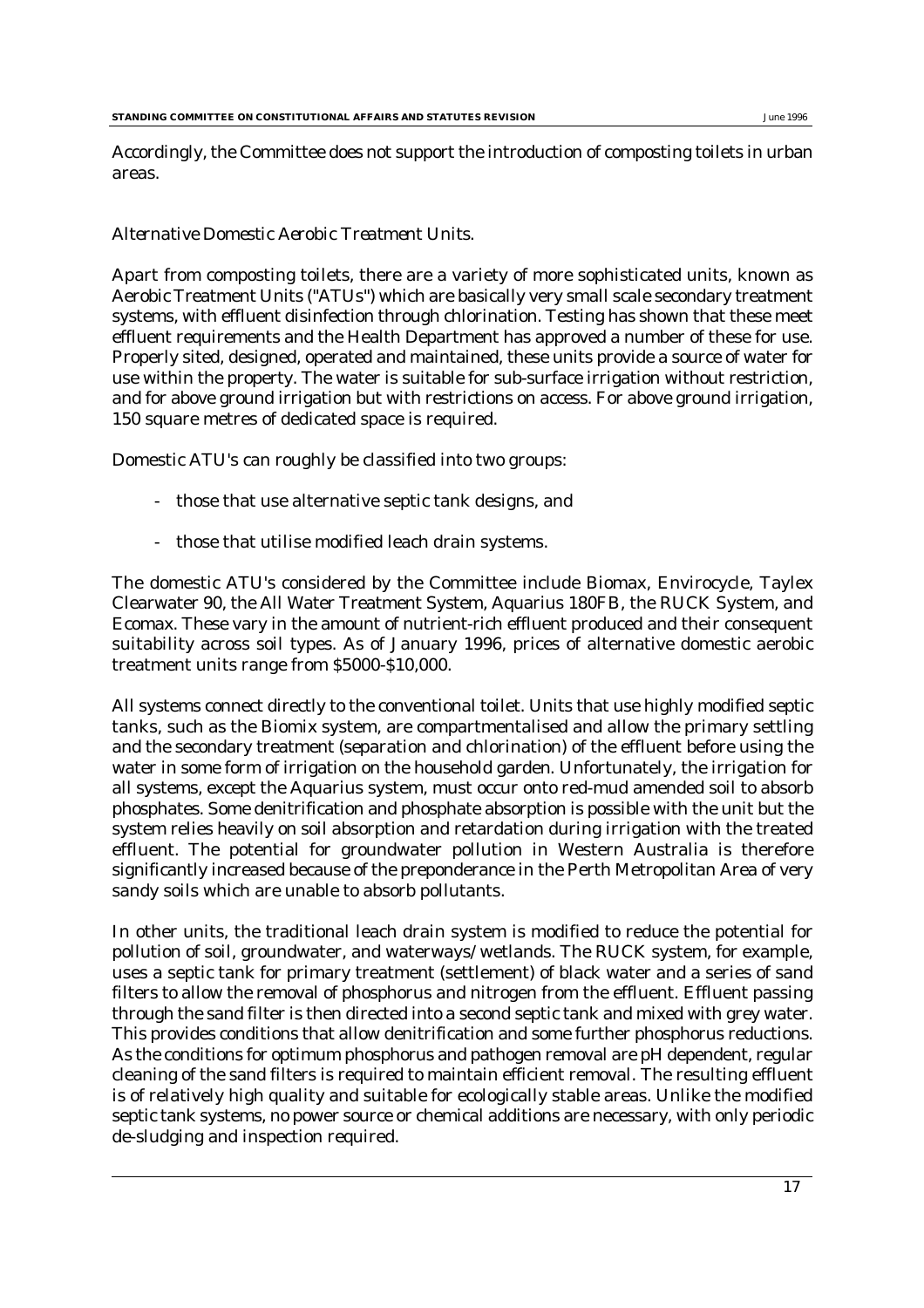As mentioned above, ATU's rely on chlorination to disinfect the final wastewater to meet a performance standard. While previous monitoring of these systems has shown compliance with the standard, recent monitoring has shown quite high bacteriological counts. As these units often rely on above ground irrigation, this is of public health significance and the manufacturers have been requested to identify the reason for this failure.

Serious concerns have also been raised about the siting of disposal areas too close to habitable areas. This is particularly evident where these units have been used on very small allotments. As a consequence, the Government has reviewed its Sewerage Policy for the Perth Metropolitan Region and no longer permits the use of these units on small allotments.

ATU's were first introduced into the eastern States of Australia approximately 13 years ago. In NSW there are some 25,000 units in use and a recent survey by health authorities has found that approximately 70% fail to comply with discharge standards (*Edmunds and Rule*, 1995). This situation has also been identified in other States.

Given the poor record of private owners in the eastern States and the potential heath and environmental risks posed by ATU's, the Committee does not support their introduction into urban areas in Western Australia.

# **4.2.5 Annual Sewerage Charge**

The petition also requests that the Legislative Council ensure that, where a property is not connected to the reticulated sewerage system, no annual sewerage charge is payable.

Currently, the sewerage charge is levied as part of the annual water rates on all properties in areas where the reticulated sewerage system is available. Furthermore, this charge is imposed regardless of whether a property is actually connected to the system or not.

It has been suggested to the Committee that this charging policy is unfair because it is not based on the actual use of the sewerage system, but on its availability to properties within delineated areas. As a result, some rate-payers who do not use the system are still required to contribute to its operational expenses.

While the Committee appreciates this concern, there are two over-riding considerations that persuade the Committee to support the maintenance of the current charging policy.

Firstly, as described in section 4.1 above, a major contibution of the communal sewerage system, apart from the disposal of waste, is to ensure the satisfactory quality of wastewater released back into the environment, with minimal ecological impact and the greatest regard for public health. In particular, one of the paramount functions of the communal sewerage system is the protection of local groundwater resources and the environment generally. Therefore, the Committee is of the opinion that the sewerage system must, like health care and education, be regarded as a public amenity which provides benefits, directly and indirectly, to all residents of Western Australia.

Secondly, the Committee considers that any perceived inequity in the current charging policy is offset by the accepted fact that the availability of reticulated sewerage will enhance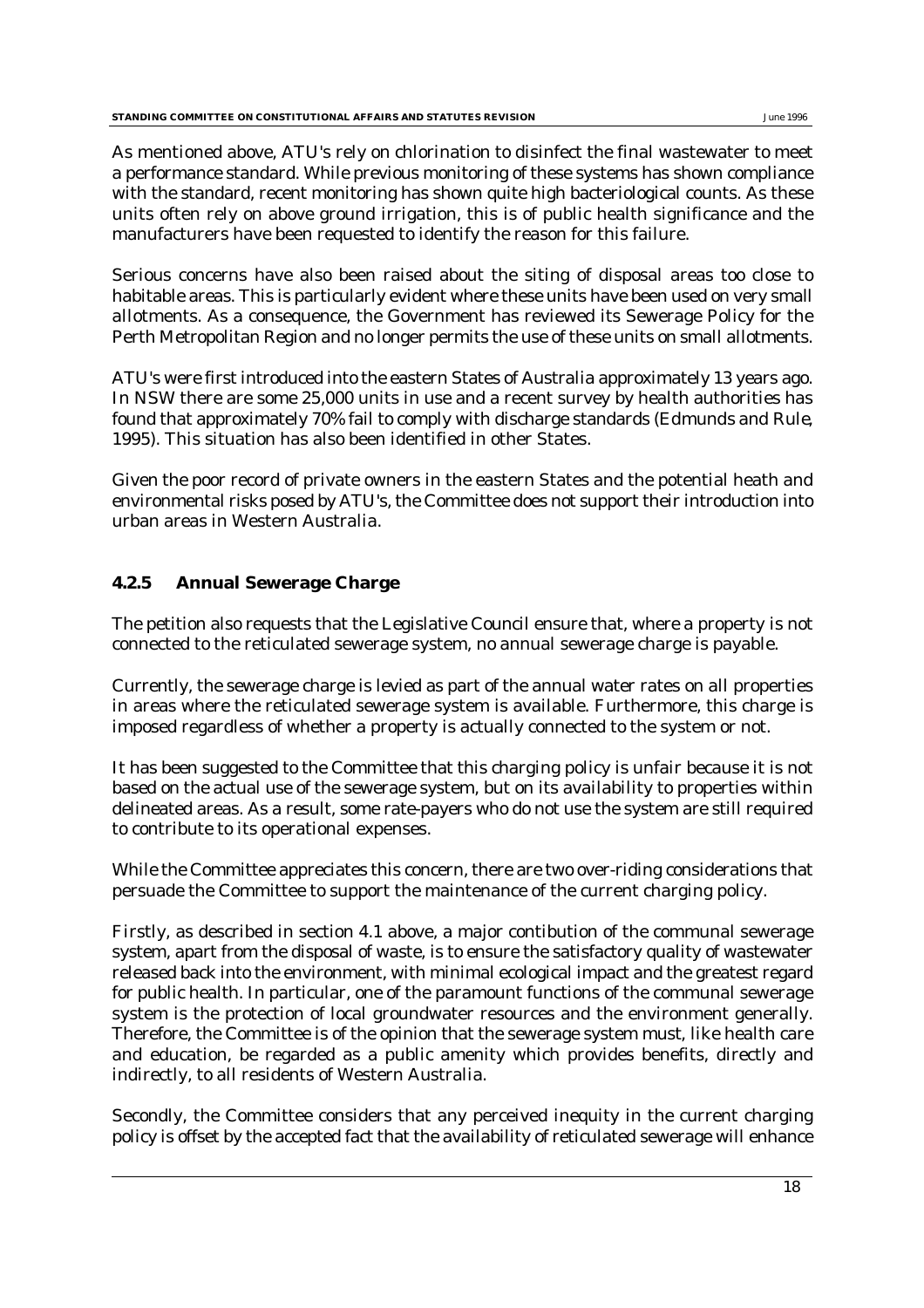the value of all properties within areas where connection to the reticulated sewerage system is available.

Accordingly, the Committee has concluded that it is not appropriate for the Legislative Council to recommend any alteration of the current policy with regard to the annual sewerage charge.

# **5. CONCLUSION**

The Committee has been asked to consider the question of whether connection to the reticulated sewerage system should be compulsory and whether annual sewer fees which form part of water rates should be charged if one is not connected to this system. Prima facie, this petition raises questions of personal choice and expense.

While the Committee acknowledges the importance of these concerns, there is a much greater concern at stake in relation to the sewerage system. The protection of Perth's groundwater resources and the environment must take precedence over economic questions.

Therefore, all sanitary and wastewater systems designated for use in urban areas must protect the environment and enhance the public health. They must be flexible enough to accommodate changing land use, increases in the density of urban development and changes in the health and environmental requirements. In addition, the Committee notes that only septic tanks are cheaper than the reticulated sewerage system for initial installation.

The Committee is persuaded by the available scientific evidence that septic tanks are a cause of pollution and that the threat they pose to Perth groundwater supplies will only increase in the future as current tanks become older and less efficient.

With respect to household on-site systems other than septic tanks, the Committee notes that there has been considerable research undertaken over the last decade and that improvements have been made. Indeed, the Health Department has approved some of these for use under certain conditions.

However, in the developed areas of Perth, the potential for septic tank alternatives is very low. They are only appropriate in limited circumstances as outlined in the Government Sewerage Policy. Nonetheless, the Health Department still has grave doubts - which the Committee shares - over the level of health protection offered by septic tank alternatives.

As a result, the Committee considers that reticulated sewerage is the only viable system to effectively and safely service the sanitary needs of the community.

Another important rationale in relation to the need for a communal reticulated sewerage system is the requirement for on-going operation and maintenance of waste systems. The operation of sophisticated wastewater treatment systems needs properly qualified and trained operators. To expect each householder perform these technical operations with precision is demanding and it is not surprising that there is a high number of failures.

Reticulated sewerage systems are designed, constructed and operated by suitably qualified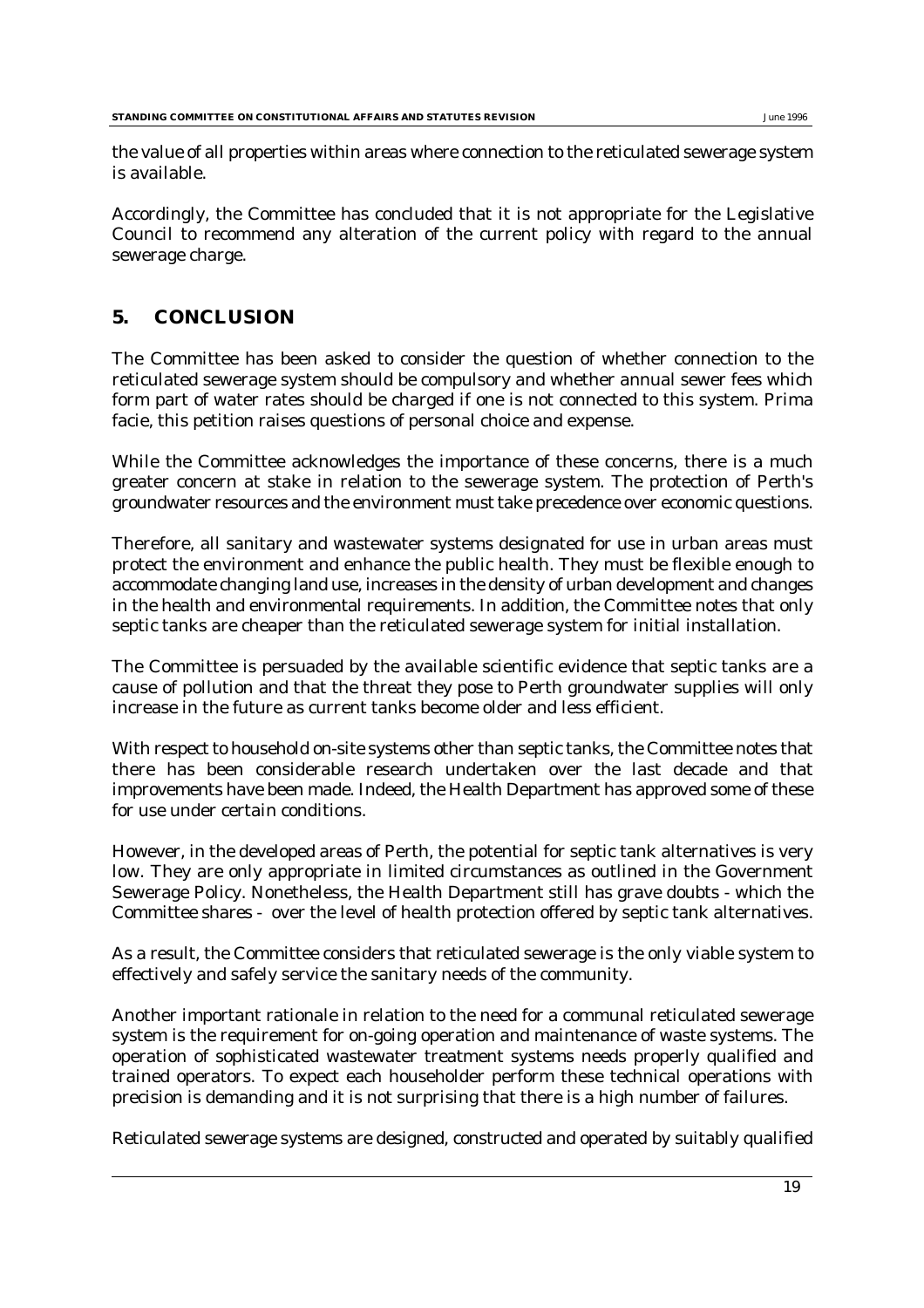experts. They are continually monitored and improved by WAWA and the Health Department. When potential adverse health or environmental effects are noted, a quick informed response can be made. It is also far easier to up-date a community treatment plant than thousands of individually privately owned systems. Comprehensive monitoring has shown that both public health and the environment are better protected by a communal sewerage system.

In the course of its deliberations, the Committee carefully considered the arguments raised in the petition, but ultimately the Committee is unable to accept their validity. The Sewerage Policy is as much about environmental protection as it is about sewerage and the Committee is in full support of the Policy's aim to protect groundwater through use of a reticulated sewerage system relying on marine disposal of wastewater.

Accordingly, the Committee supports to compulsory connection to the sewerage system and the maintenance of the annual sewerage charge contained in water rates in areas connected to the system. These measures are vital to ensure an equitable distribution of the community's responsibility to protect our environment and our precious groundwater supplies.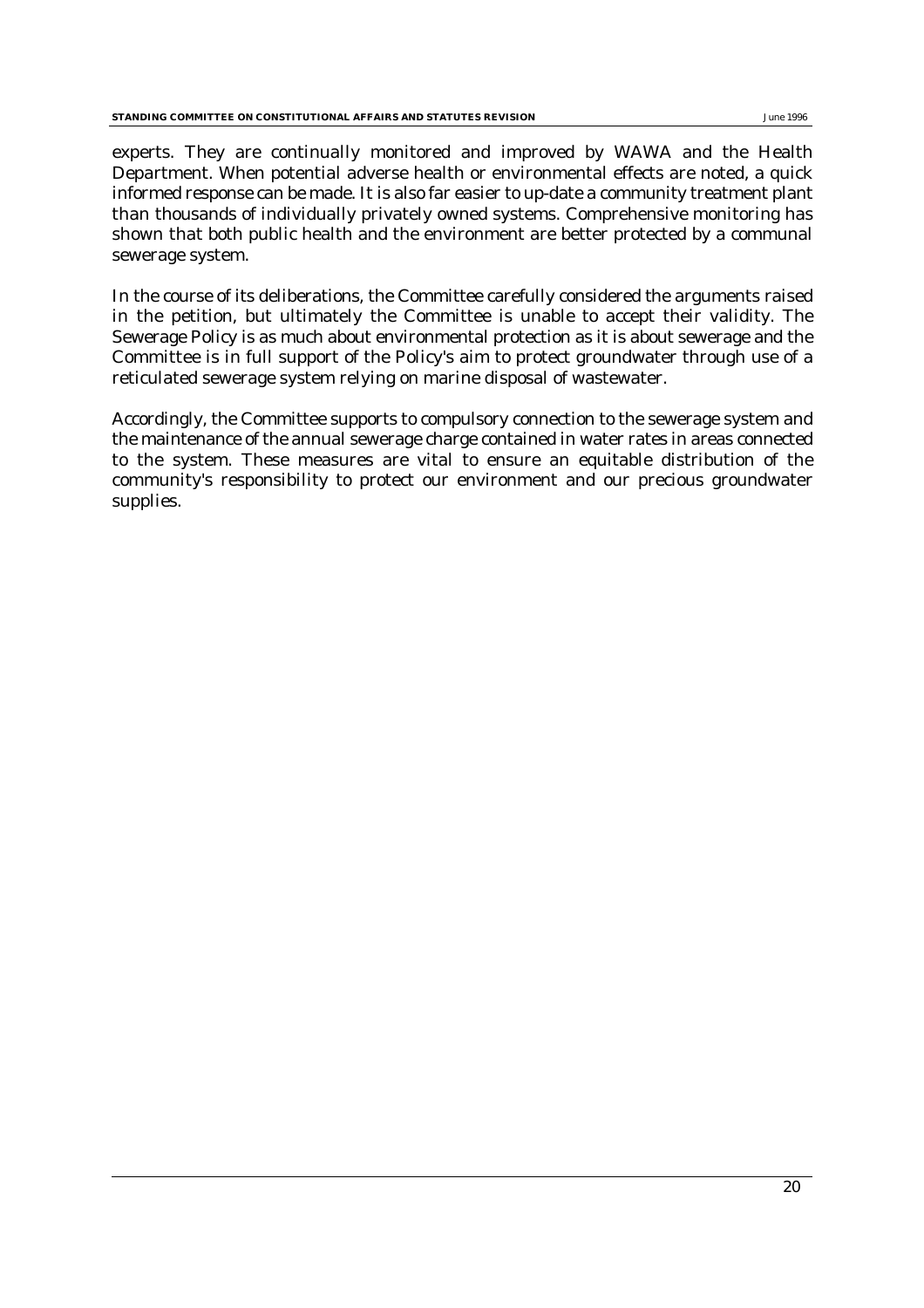#### **APPENDIX I**

The Committee met or corresponded with the following persons to discuss the issues raised in the petition regarding the sewerage system and alternative on-site system:

Mr Lindsay Edmunds, Planning and Policy Officer, Bulk Water and Wastewater Division, Water Authority of Western Australia

Mr Hugh Rule,Manager,Wastewater Treatment and Industrial Water Branch, Water Authority of Western Australia

#### **REFERENCES**

APPLEYARD S, 1992. "Estimated Nutrient Loads Discharged into the Swan-Canning Estuary from Groundwater". *GSWA Hydrogeology Report No. 1991/20*, April 1992.

- BALLA S, 1994. *Wetlands of the Swan Coastal Plain: Volume One, Their Nature and Management.* Water Authority of Western Australia and Western Australian Department of Environmental Protection.
- CANTER LW and KNOX RC, 1985. *Septic Tank Systems Effects on Ground Water Quality*, Lewis Publishers, Michigan.
- GOVERNMENT OF WESTERN AUSTRALIA, 1995. *Government Sewerage Policy*.
- LEGISLATIVE ASSEMBLY OF WESTERN AUSTRALIA, 1988. *Report of the Select Committee appointed to Inquire into Effluent Disposal in the Perth Metropolitan Region Western Australia*, Government Printers.
- PARKER WF, 1983. *Microbiological Aspects of Septic Tank Effluent Disposal in Coarse Sands*, PhD thesis, Univ. Of Western Australia, Perth, WA.
- PARKER WF and MEE BJ, 1982. "Survival of *Salmonella adelaide* and Faecal Coliforms in Coarse Sands of the Swan Coastal Plain, Western Australia." *Applied and Environmental Microbiology*, v43, 5, 981-986.
- WATER AUTHORITY OF WESTERN AUSTRALIA, 1987. *Perth Urban Water Balance*.
- WATER AUTHORITY OF WESTERN AUSTRALIA, 1995. *Wastewater 2040 Strategy for the Perth Region*.
- WHELAN BR and PARKER WF, 1981. "Bacterial and Chemical Transmission Through Sand: A Field Study in Groundwater Pollution from a Septic Tank in Perth Western Australia." In Whelan BR (ed), Proc. Symposium, *Groundwater Resources of the Swan Coastal Plain*, CSIRO Division of Land Resources Management and WA State Committee of the Water Research Foundation of Australia, 313-333.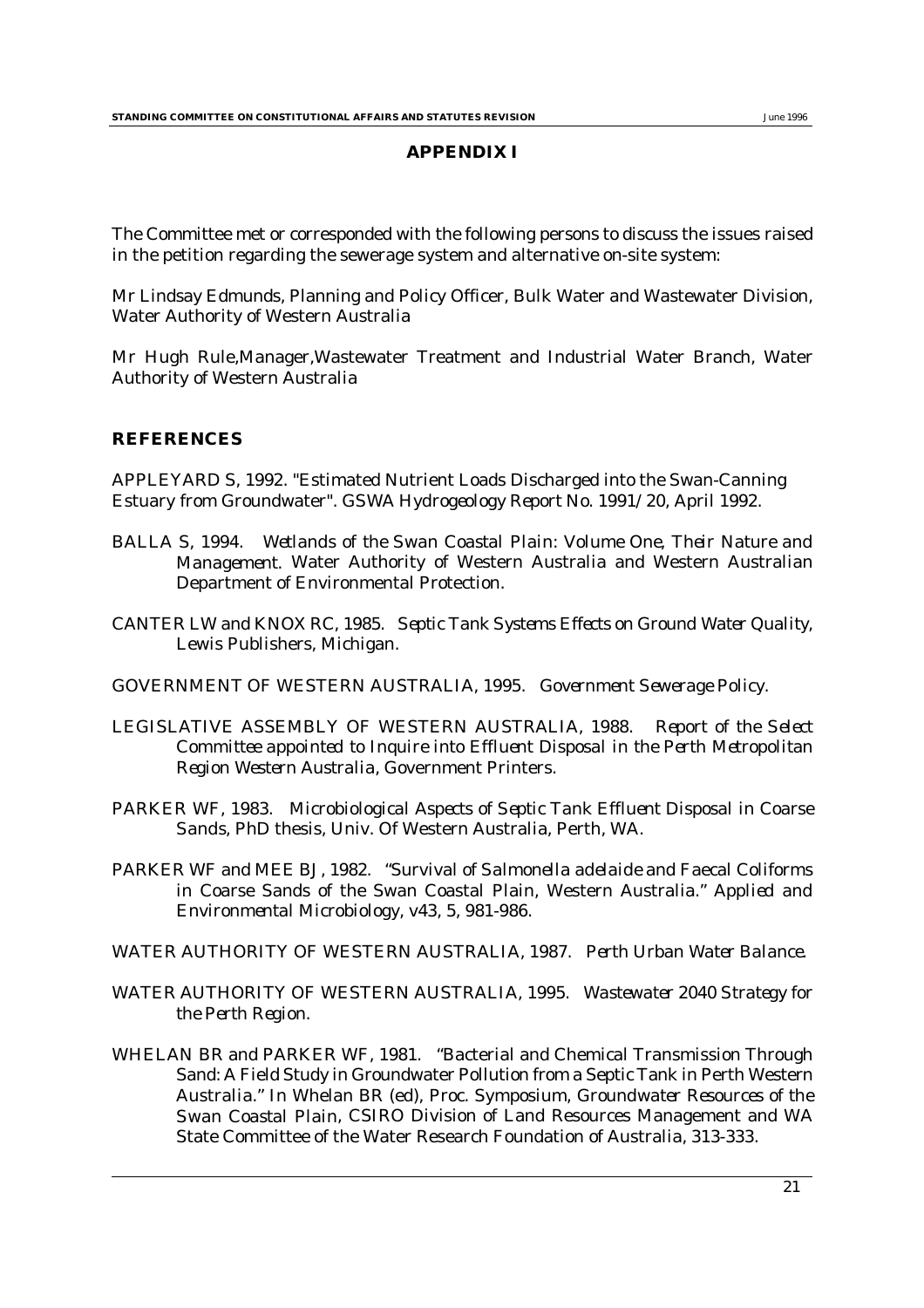#### **APPENDIX II**

#### **GOVERNMENT SEWERAGE POLICY: Site Requirements for On-site Wastewater Disposal Based on Health Criteria**

- 1. The Executive Director, Public Health, may require the applicant to provide evidence demonstrating that the disposal site is capable of achieving effective longterm on-site wastewater disposal including evidence of depth to groundwater, soil profiles, percolation rates, and surface contours.
- 2. The gradient of any land on which wastewater disposal is to occur shall not exceed one in five and shall be engineered to prevent run-off from the site (*e.g.* bunding and terracing).
- 3. The site should not be subject to inundation or flooding at a probability greater than one in every ten years.
- 4. Irrespective of the type of on-site wastewater disposal system proposed, the land should have a minimum depth to the seasonal or permanent water table from the natural ground surface of at least 0.5 metres.
- 5. a) The depth to highest seasonal or permanent water table from the underside of a wastewater disposal system prescribed under Regulation 49 of the *Treatment of Sewerage and Disposal of Effluent and Liquid Waste Regulations*, shall be a minimum of 1.2 metres.

b) For existing areas or infill areas where the requirement of 5(a) cannot be met, the depth to the highest seasonal or permanent water table from the underside of the wastewater disposal system shall not be less than that in the surrounding development, but in any case not less than 0.3 metres.

- 6. Where a technology for the on-site disposal of sewerage, other than as prescribed under Regulation 49 of the *Treatment of Sewerage and Disposal of Effluent and Liquid Waste Regulations*, has been approved by the Executive Director, Public Health, the clearance to highest known water table shall comply with the condition set by the Executive Director, Public Health, for that technology.
- 7. An unencumbered area of at least 150 square metres, or such other area as an approved system may require, must be set aside for the disposal of the wastewater (not including the area for septic tanks, etc) for each dwelling unit.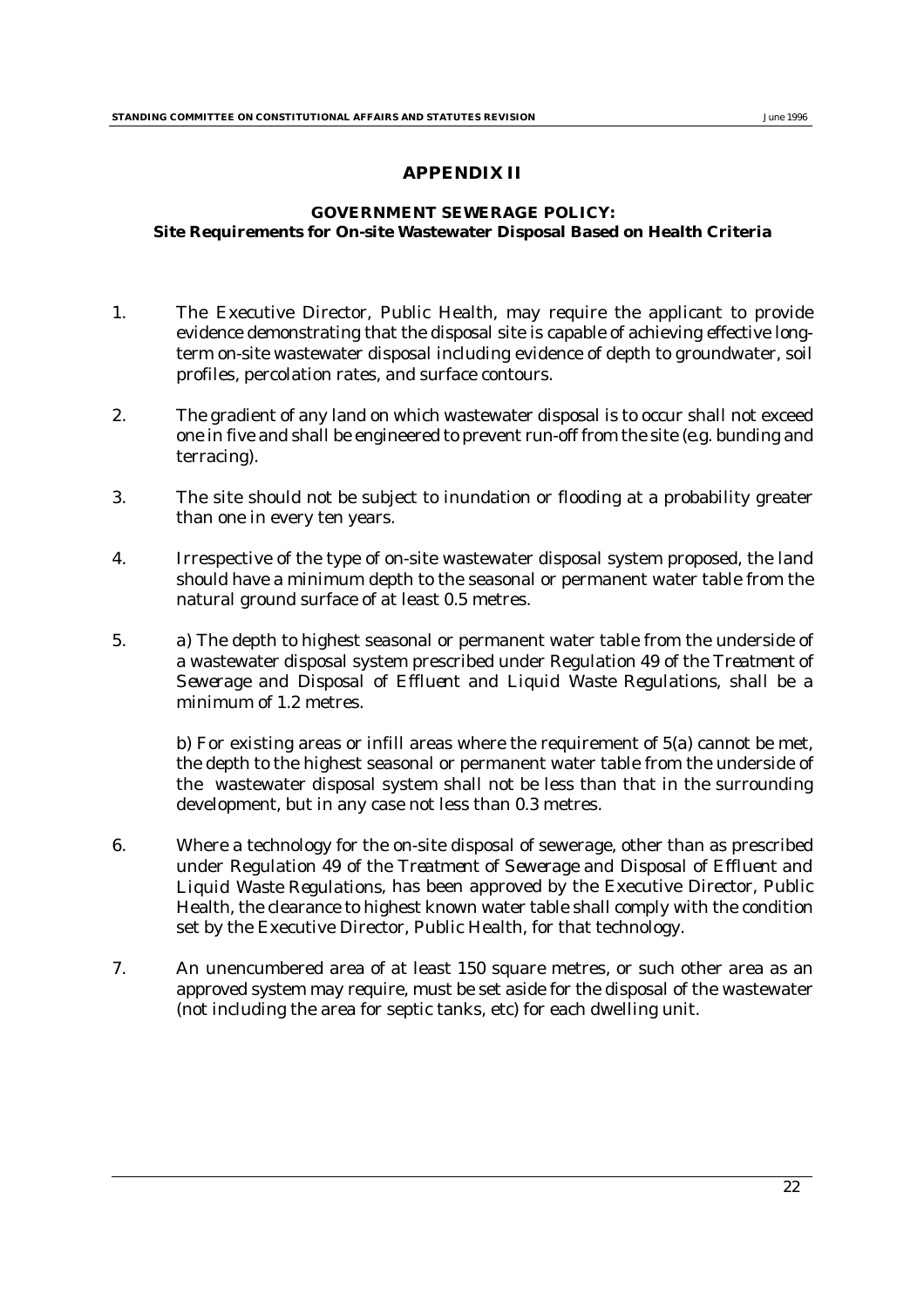## **APPENDIX III**

#### **SUMMARY OF ALTERNATIVE TREATMENT SYSTEMS**

| <b>Treatment System</b>                                                           | <b>Advantages</b>                                                                               | <b>Disadvantages</b>                                                                                                                                                                                     |  |  |
|-----------------------------------------------------------------------------------|-------------------------------------------------------------------------------------------------|----------------------------------------------------------------------------------------------------------------------------------------------------------------------------------------------------------|--|--|
| <b>Reticulated Sewerage</b><br>\$1500-2000                                        | No user maintenance<br>No pollution at source                                                   | Pollution at ocean outfall<br>Annual connection fee<br>$\omega$<br>Initial connection fee                                                                                                                |  |  |
| <b>Septic Tanks</b><br>\$2000-6000                                                | Cheap                                                                                           | Potential for groundwater<br>Wetland or stream pollution<br>De-sludging every 3-4yrs<br>$\blacksquare$                                                                                                   |  |  |
| Clivus Multrum<br>composting toilet<br>\$2670-3910                                | No water use<br>Provides humus<br>No pollution<br>$\overline{\phantom{a}}$                      | Power required<br>$\overline{\phantom{a}}$<br>Regular compost removal<br><b>Regular inspections</b><br>$\sim$<br>Weekly addition of bulking agent<br>No grey water treatment<br>$\overline{\phantom{a}}$ |  |  |
| Rotaloo composting toilet<br>approx \$3000                                        | As for other composting units                                                                   | As for other composting units                                                                                                                                                                            |  |  |
| <b>Downmus Composting Toilet</b><br>Price not known                               | As for other composting units                                                                   | As for other composting units                                                                                                                                                                            |  |  |
| <b>Biolet</b><br>\$3000                                                           | As for other composting units                                                                   | As for other composting units<br>$\blacksquare$                                                                                                                                                          |  |  |
| Lectrolay<br>Price not known                                                      | As for other composting units                                                                   | As for other composting units                                                                                                                                                                            |  |  |
| <b>Biomax</b><br>\$7000 incl installation<br>$+$ \$56.25 quarterly<br>maintenance | Provides clean effluent for<br>garden irrigation<br>Inspections provided by<br>the manufacturer | <b>Quarterly inspections</b><br>De-sludging every 3-4yrs<br>$\omega$<br>Power required<br>$\blacksquare$<br>Some potential for pollution<br>$\blacksquare$                                               |  |  |
| Envirocycle<br>\$3000-5000                                                        | Provides clean effluent for<br>garden irrigations<br>Alarm system in case of<br>failure         | <b>Quarterly inspections</b><br>De-sludging every 1-2yrs<br>$\blacksquare$<br>Power required<br>No removal of N and P                                                                                    |  |  |
| All-water system<br>Price not known                                               | Can treat effluent from 30 people<br>$\overline{\phantom{a}}$<br>Some water conservation        | <b>Quarterly inspections</b><br>$\sim$<br>De-sludging required<br>$\blacksquare$                                                                                                                         |  |  |
| <b>Taylex Clearwater 90</b><br>\$5400 fully installed                             | Provides clean effluent for<br>garden irrigation<br>Alarm system in case of failure             | <b>Quarterly inspections</b><br>De-sludging every 3-4yrs<br>Power required<br>$\omega$<br>No removal of N and P<br>$\blacksquare$                                                                        |  |  |
| Aquarius 180FB<br>$$10,980 + 11\%$ sales tax                                      | Phosphorus and nitrogen removal<br>No amended soil required<br><b>Water saving</b>              | Expensive with high power use<br>Annual service fee<br>De-sludging required                                                                                                                              |  |  |
| <b>RUCK System</b><br>\$5000-10,000                                               | Produces high quality effluent<br><b>Ecologically sensitive</b>                                 | De-sludging every 3-4yrs<br>$\blacksquare$<br>Regular cleaning of sand filter                                                                                                                            |  |  |
| Ecomax<br>\$6500 fully installed                                                  | Removes P, N, heavy metals<br>and pathogens<br><b>Ecologically sensitive</b>                    | De-sludging every 3-4yrs<br>Amended soil needs<br>replacing every 15-20 yrs                                                                                                                              |  |  |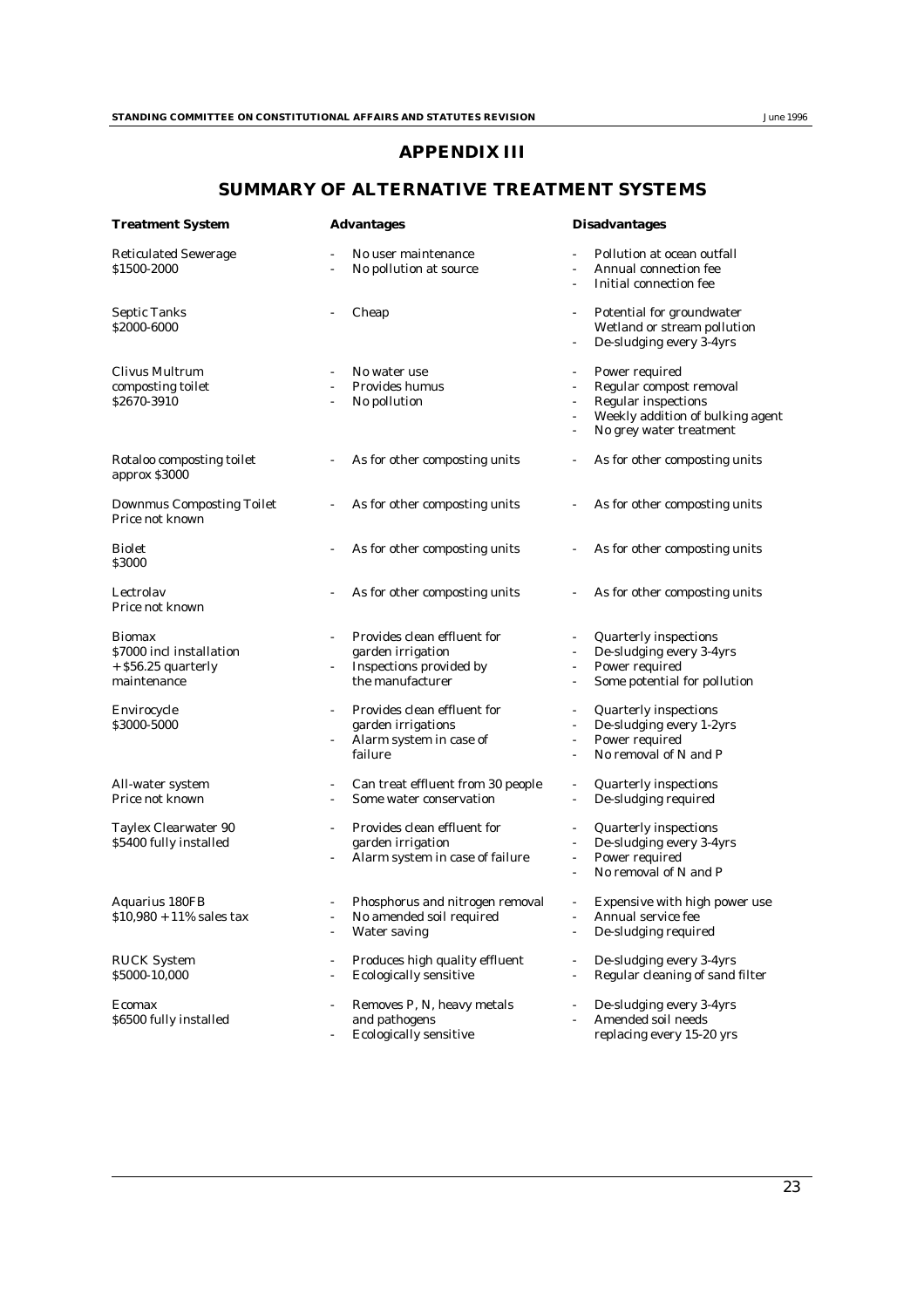#### **APPENDIX IV**

#### **COMPARISON OF EFFLUENT QUALITY FROM DIFFERENT TREATMENT SYSTEMS**

| <b>System</b>                             | <b>BOD</b><br>mg/l | SS.<br>mg/l | <b>Total P</b><br>mg/1 | <b>Total N</b><br>mg/1 | <b>Coliforms</b>                    |
|-------------------------------------------|--------------------|-------------|------------------------|------------------------|-------------------------------------|
| <b>Raw Sewerage</b>                       | 225                | 225         | 10                     | 35                     | $5x10^{7}/100ml$                    |
| <b>Reticulated Sewerage</b><br>0.01/100ml |                    | 20          | 30                     | < 10                   | $\overline{\mathbf{4}}$             |
| <b>Biocycle</b>                           | 20                 | 30          | 2.1                    | 7.2                    | 0.01/100ml                          |
| Envirocycle                               | 20                 | 30          | ***                    | ***                    | 0.01/100ml                          |
| <b>RUCK</b> system                        | 20                 | 13          | 5                      | 11                     | ***                                 |
| Ecomax                                    | 30                 | ${<}0.5$    | < 0.1                  | 6                      | 0/100ml                             |
| <b>Clivus Multrum</b>                     | ***                | 3           | 8.5                    | < 1.3                  | $<$ 50 for 1st 3yrs<br>then 0/100ml |
| <b>Aquarius 180FB</b>                     | 20                 | 30          | $\mathbf{1}$           | 10                     | $<$ 10/100 $ml$                     |

BOD: Biological Oxygen Demand is defined as the amount of oxygen used by micro-organisms feeding on organic material over a given period of time;

SS: Suspended Solids refers to the amount of solid material (not dissolved) in a waste stream;

Raw sewerage is the waste stream before treatment and reticulated sewerage is the waste stream after secondary treatment at a waste-water treatment plant.

Source: Giduili *et. Al.* (1992) - averages were used where original data gave ranges. Note: No data for Biolet, Rotaloo, Downmus, Lectrolav, and Taylex Clearwater 90.